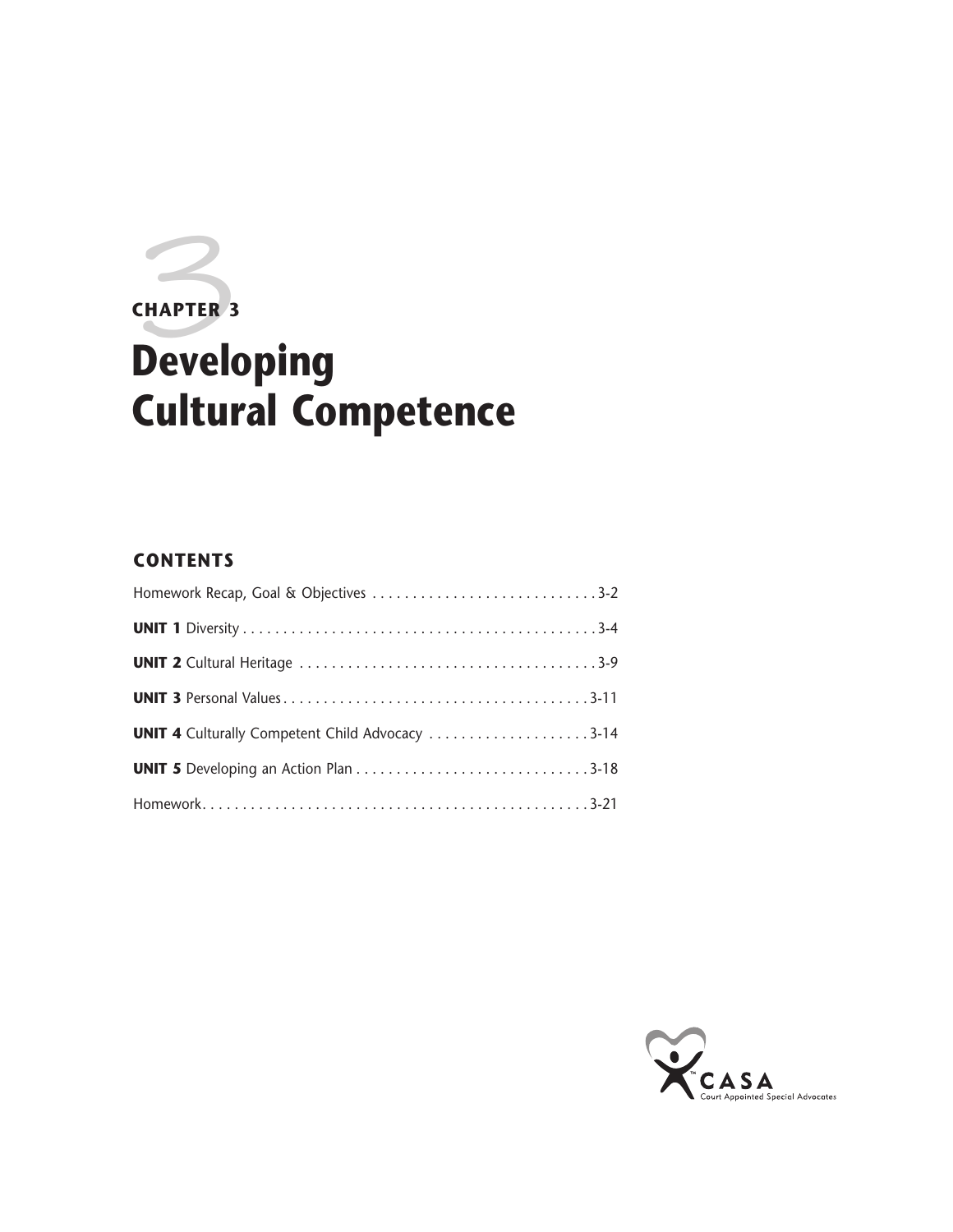**CHAPTER 3** 3 **Developing Cultural Competence**



Look at the Chapter 3 Web Resources or the Chapter 3 Resource Materials. Pick at least one website or article to explore, and bring back what you learn to share with the group, the facilitator, and your local CASA/GAL program. When you come to this training session, write up a brief description of the resource on an index card provided by the facilitator.

#### **CULTURAL EXPLORATION**

Prior to beginning work on this chapter, read the articles about cultural competence issues assigned and provided by the facilitator. The facilitator will let you know which cultural groups in your community you should be familiar with as a GASA/GAL volunteer. As you read the articles, note any questions or ideas you have for working with people from different cultures. These articles do not necessarily represent the viewpoint of the National CASA Association or your local CASA/GAL program. Please recognize that no single article about a cultural group can adequately describe one person or one family. These articles are designed to provide an introduction to the many cultures and perspectives represented in your communities. In order to gain a broader understanding of a particular cultural group, consider doing research on your own.



# **GOAL**

In this chapter, I will become familiar with some of the current thinking regarding cultural competence, diversity, and the adverse effects of bias and discrimination. I will better understand my cultural influences and personal biases, and I will strive to increase my cultural competence and sensitivity in my work as a CASA/GAL volunteer.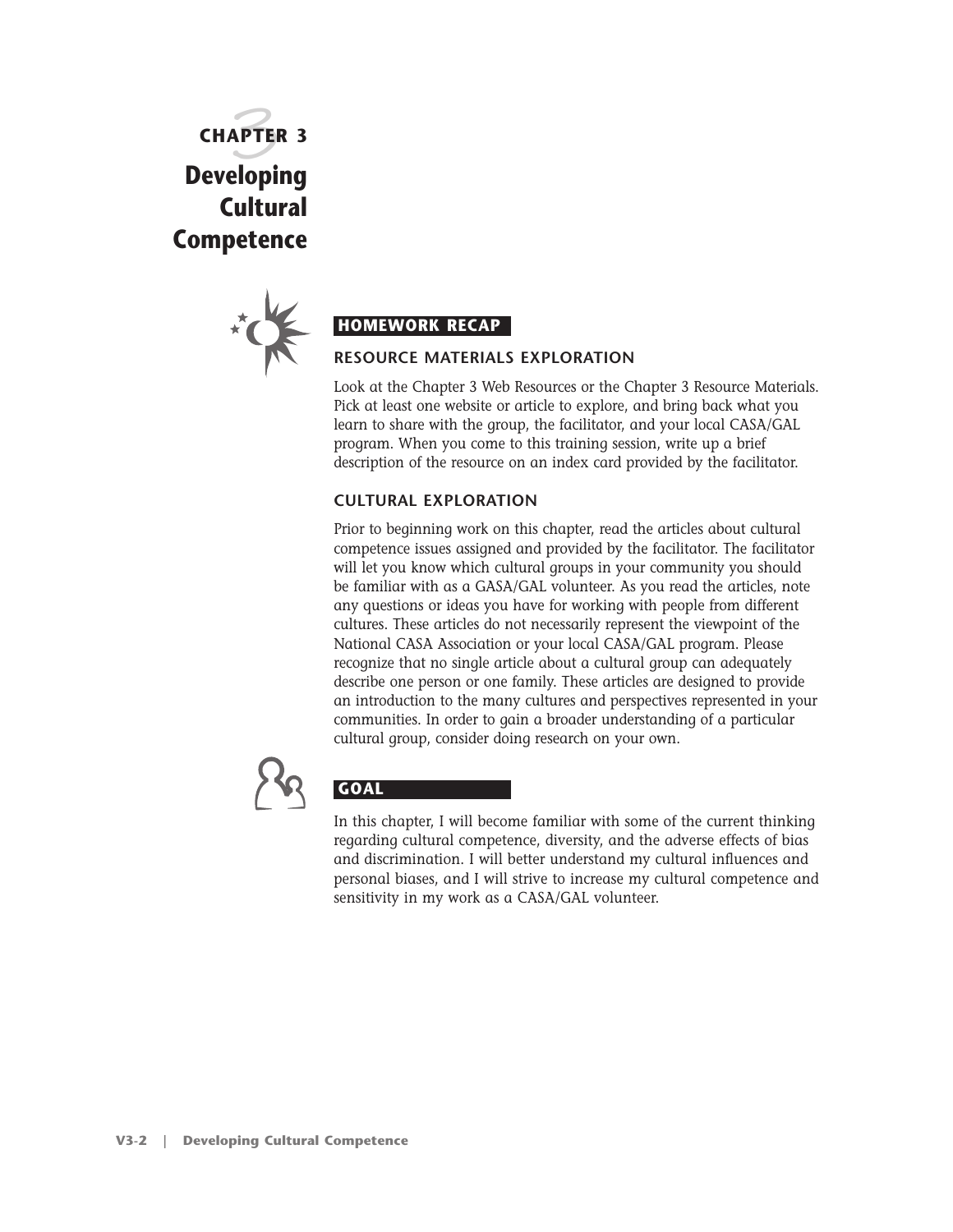#### **OBJECTIVES**

By the end of this chapter, I will be able to . . .

- ✓ Recognize that there are many facets of diversity and develop a working vocabulary related to diversity issues
- ✓ Explain how diversity and cultural competence among CASA/GAL volunteers benefit children and families
- ✓ Explore my identity and my culture's effects on my values, attitudes, and behaviors
- ✓ Recognize how becoming culturally competent can help me to avoid stereotyping
- ✓ Explore the causes and effects of disproportionality in the juvenile court and foster care systems
- ✓ Identify and apply culturally competent practices in my work with children and families
- ✓ Identify community resources that will increase my understanding and appreciation of diversity
- ✓ Determine the steps I can take to increase my cultural competency and to demonstrate the high value I place on culturally competent child advocacy
- ✓ Recognize that becoming culturally competent is a lifelong process



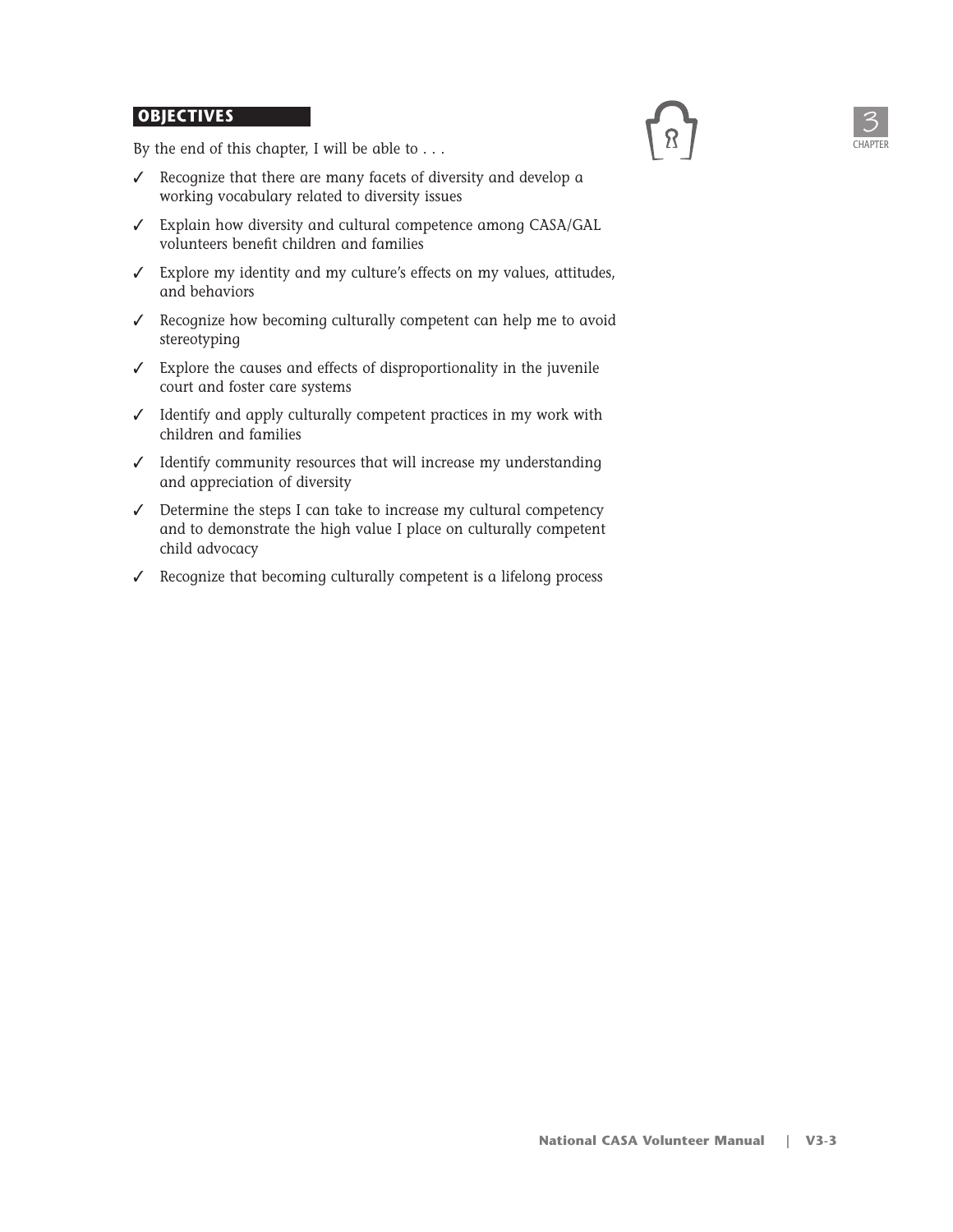

**Diversity**

As a general term "diversity" refers to difference or variety. In the context of CASA/GAL volunteer work "diversity" refers to differences or variety in people's identities or experiences: ethnicity, race, national origin, language, gender, religion, ability, sexual orientation, socioeconomic class, and so on. The term "cultural competence" refers to the ability to work effectively with people from a broad range of backgrounds, experiences, and viewpoints.

The United States is becoming increasingly multicultural. According to the 2000 US Census, approximately 30% of the population currently belongs to a racial or ethnic minority group. The Census Bureau projects that by the year 2100, non-Hispanic whites will make up only 40% of the US population. The facilitator will tell you about the demographics in your state and local area. As you work through this chapter, keep in mind the particular cultural groups with whom you will work as a CASA/GAL volunteer.

Understanding issues related to diversity and culturally competent child advocacy is critical to your work as a CASA/GAL volunteer. It can enhance your ability to see things from new and different perspectives and to respond to each child's unique needs. Developing cultural competence is a lifelong process. This chapter offers a starting point for understanding key issues, and the case studies and examples throughout this manual encourage continued exploration.

#### **Activity 3A: Cultural Pursuit**

Follow the directions for Cultural Pursuit, which the facilitator will provide as a handout. When one of you has found the answers for 20 of the 25 squares, come back to the large group and share your experiences. The facilitator will share the answer key.

Individually, consider the following questions:

- Were there any surprises about who initialed the various boxes?
- Did you make any assumptions about who might be able to initial a particular box?
- Were you surprised by the amount of "cultural knowledge" that exists in this particular group?

Share your observations with the group.

# *Cultural Pursuit*

Read the following chart and initial any boxes that describe you. Next, ask others to initial remaining boxes that describe them. Be prepared to share in the large group what you know and any new information that you discover.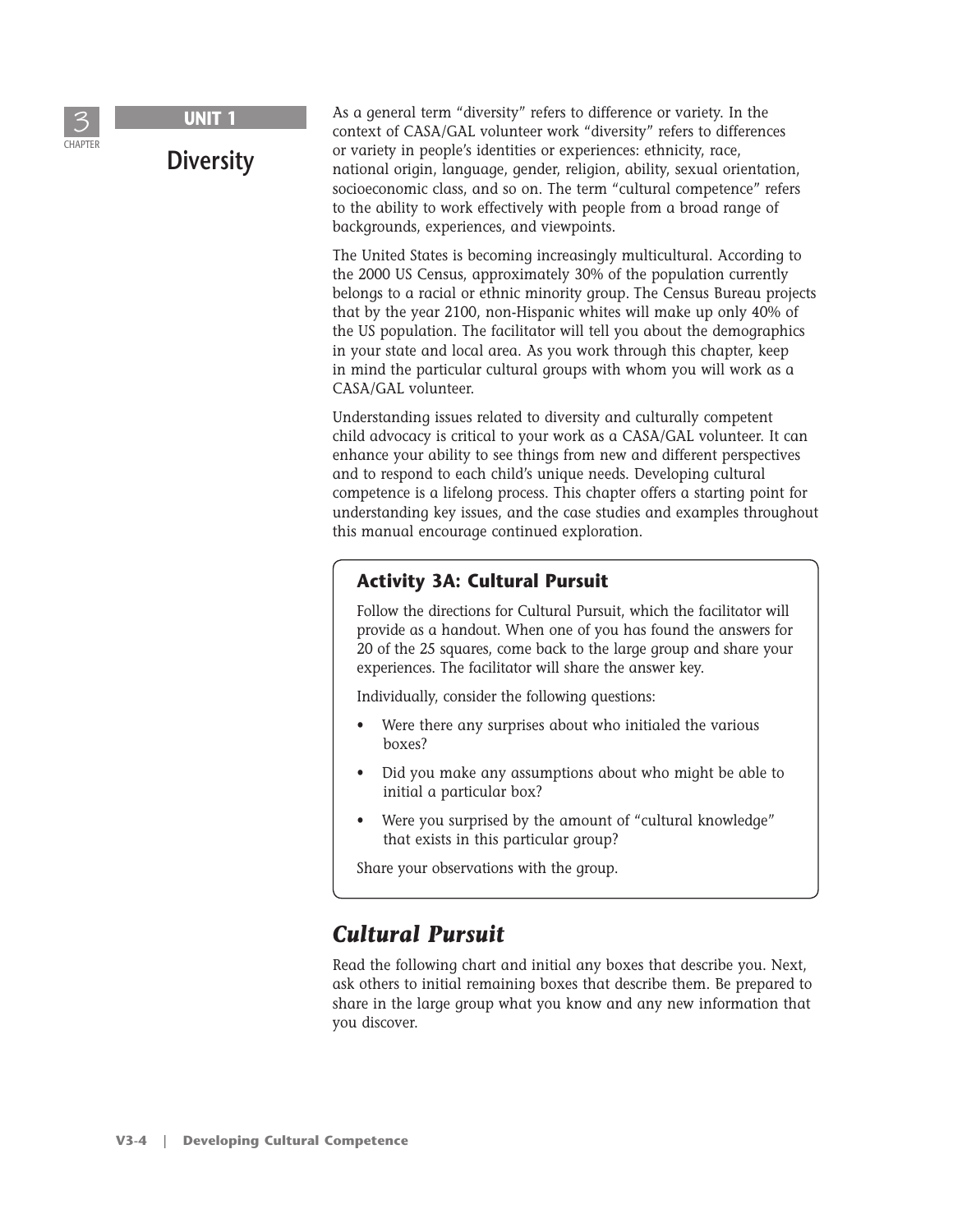| <b>Cultural Pursuit</b>                                                                         |                                                          |                                                |                                                                           |                                                                      |  |  |
|-------------------------------------------------------------------------------------------------|----------------------------------------------------------|------------------------------------------------|---------------------------------------------------------------------------|----------------------------------------------------------------------|--|--|
| Has had her/<br>his name<br>mispronounced                                                       | Knows what<br>Nisei means                                | Is from a<br>mixed-heritage<br>background      | Is bilingual/<br>multilingual                                             | Has been<br>misunderstood by<br>a person from a<br>different culture |  |  |
| Has a parent or<br>grandparent who<br>was not born in<br>the United States                      | Has had to<br>overcome<br>physical barriers<br>in life   | Has experienced<br>being stereotyped           | Knows what Rosa<br>Parks did                                              | Has an abuela                                                        |  |  |
| Can name the<br><b>West Coast</b><br>equivalent to<br>Ellis Island                              | Knows what an<br>upside-down pink<br>triangle symbolizes | Listens to salsa<br>music                      | Has traced<br>his/her family<br>lineage<br>or heritage                    | Knows who<br>Harvey Milk was                                         |  |  |
| Knows how<br>many federally<br>recognized<br>Native American<br>tribes are in<br>the US         | Knows what<br>Kwanzaa is                                 | Knows the<br>significance of<br>eagle feathers | Knows why the<br>Irish immigrated to<br>the United States in<br>the 1840s | Knows the color<br>of a parking zone<br>for disabled<br>people       |  |  |
| Can name the<br>lawyer who<br>argued for the<br>petitioner in<br>Brown v. Board<br>of Education | Knows the<br>meaning of<br>"mensch"                      | Knows what<br>"comparable<br>worth" means      | Has seen a<br>step show                                                   | Knows what<br>lumpia is                                              |  |  |

#### **Activity 3B: The Value of Diversity**

Read the excerpt, "Our Vision," from National CASA's philosophy statement. Then read the signs posted around the room that list the principles that guide National CASA's efforts and goals related to achieving diversity within the CASA/GAL network.

In the large group, the facilitator will ask a few of you to share briefly which principle you think is most important and why, and will then address your questions or observations about the vision statement or any of the principles.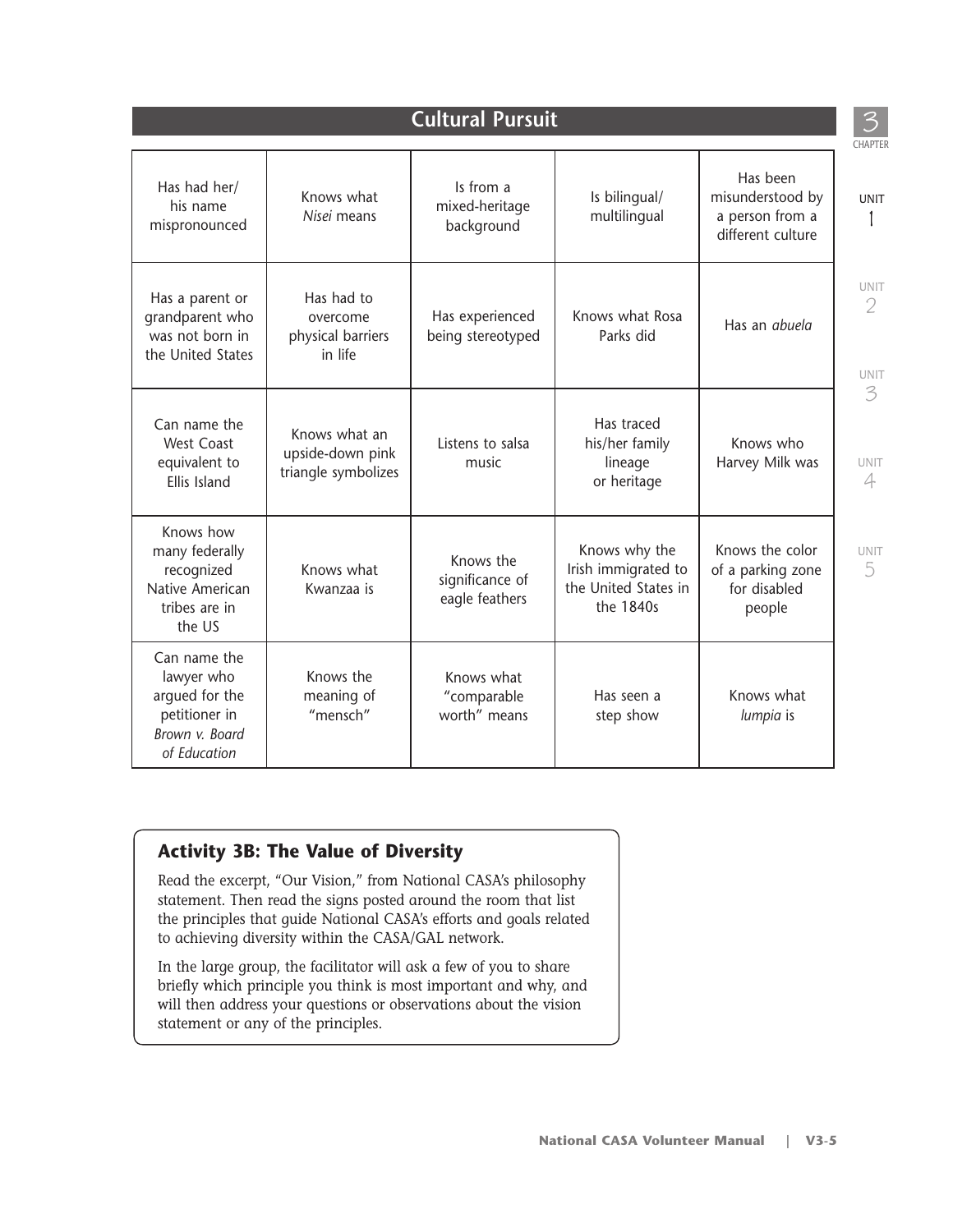

1

UNIT 3

UNIT 4

UNIT 5

UNIT 2

# *Our Vision*

The National Court Appointed Special Advocate Association "stands up" for abused and neglected children.

Building on our legacy of quality advocacy, we acknowledge the need to understand, respect, and celebrate diversity including race, gender, religion, national origin, ethnicity, sexual orientation, socioeconomic status, and the presence of a sensory, mental, or physical disability. We also value diversity of viewpoints, life experiences, talents, and ideas.

A diverse CASA/GAL network helps us to better understand and promote the well-being of the children we serve. Embracing diversity makes us better advocates by providing fresh ideas and perspectives for problem solving in our multicultural world, enabling us to respond to each child's unique needs.

#### **GUIDING PRINCIPLES FOR ACHIEVING A DIVERSE CASA/GAL NETWORK**

- 1. Ethnic and cultural background influences an individual's attitudes, beliefs, values, and behaviors.
- 2. Each family's characteristics reflect adaptations to its primary culture and the majority culture, the family's unique environment, and the composite of the people and needs within it.
- 3. A child can be best served by a CASA/GAL volunteer who is culturally competent and who has personal experience and work experience in the child's own culture(s).
- 4. To understand a child, a person should understand cultural differences and the impact they have on family dynamics.
- 5. No cultural group is homogenous; within every group there is great diversity.
- 6. Families have similarities yet are all unique.
- 7. In order to be culturally sensitive to another person or group, it is necessary to evaluate how each person's culture impacts his/her behavior.
- 8. As a person learns about the characteristic traits of another cultural group, he/she should remember to view each person as an individual.
- 9. Most people like to feel that they have compassion for others and that there are new things they can learn.
- 10. Value judgments should not be made about another person's culture.
- 11. It is in the best interest of children to have volunteers who reflect the characteristics (i.e., ethnicity, national origin, race, gender, religion, sexual orientation, physical ability, and socioeconomic status) of the population served.

**V3-6 | Developing Cultural Competence**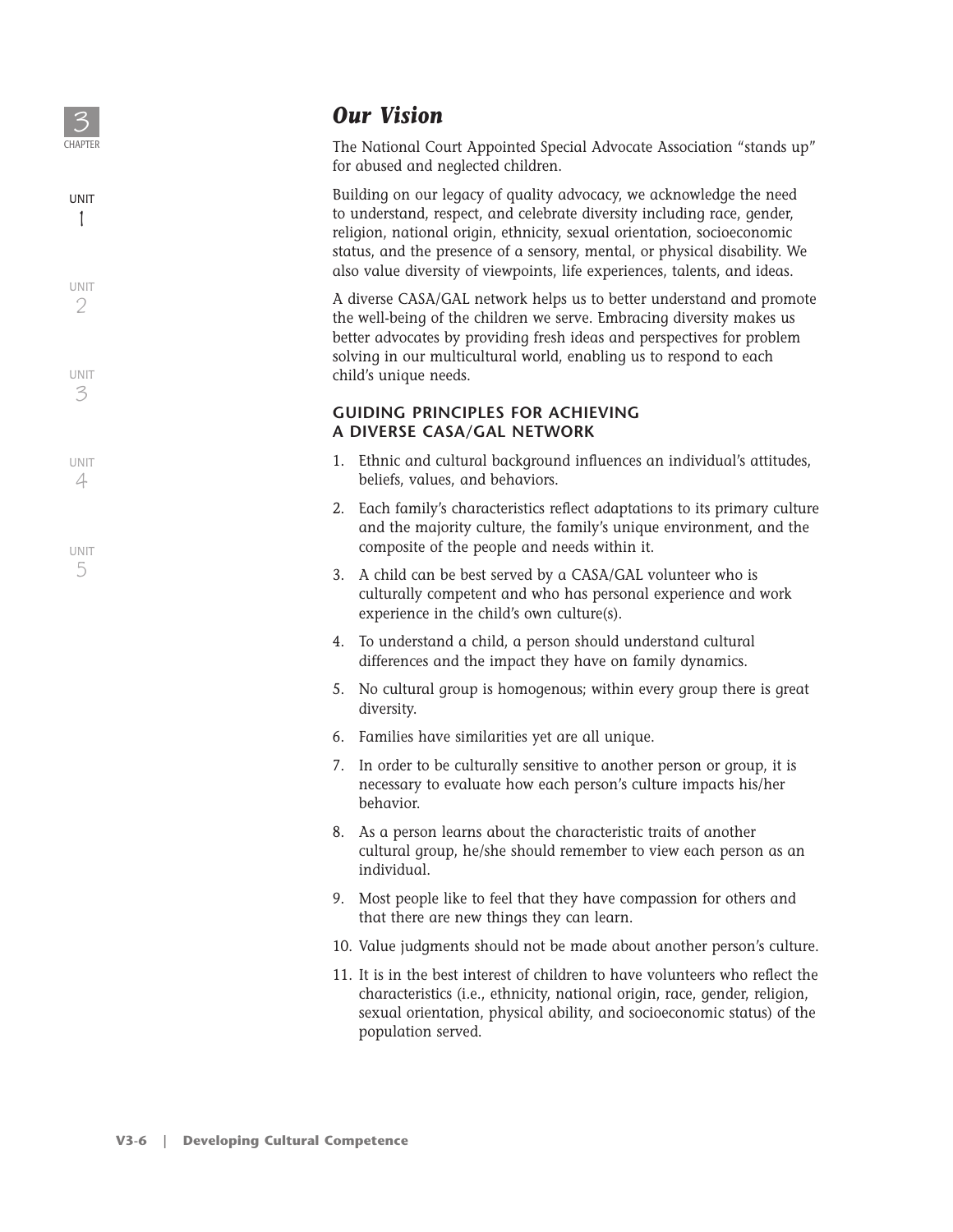|                                   | <b>Cultural Diversity Vocabulary</b>                                                                                                                                                                               |
|-----------------------------------|--------------------------------------------------------------------------------------------------------------------------------------------------------------------------------------------------------------------|
|                                   | Developing a working vocabulary related to issues of diversity can help you communicate more<br>effectively with other people and examine where you have more to learn.                                            |
| <b>Ableism</b>                    | Discrimination or prejudice based on a limitation, difference, or<br>impairment in physical, mental, or sensory capacity or ability                                                                                |
| Ageism                            | Discrimination or prejudice based on age, particularly aimed at the elderly                                                                                                                                        |
| <b>Bias</b>                       | A personal judgment, especially one that is unreasoned or unfair                                                                                                                                                   |
| <b>Biracial</b>                   | Of two races; usually describing a person having parents of different races                                                                                                                                        |
| Classism                          | Discrimination or prejudice based on socioeconomic status                                                                                                                                                          |
| <b>Cultural Dominance</b>         | The pervasiveness of one set of traditions, norms, customs, literature, art,<br>and institutions, to the exclusion of all others                                                                                   |
| <b>Cultural Competence</b>        | The ability to work effectively with people from a variety of cultures,<br>ethnicities, races, religions, classes, sexual orientations, and genders                                                                |
| <b>Cultural Group</b>             | A group of people who consciously or unconsciously share identifiable<br>values, norms, symbols, and some ways of living that are repeated and<br>transmitted from one generation to another                       |
| <b>Cultural Sensitivity</b>       | An awareness of the nuances of one's own and other cultures                                                                                                                                                        |
| <b>Culturally Appropriate</b>     | Demonstrating both sensitivity to cultural differences and similarities and<br>effectiveness in communicating a message within and across cultures                                                                 |
| <b>Culture</b>                    | The shared values, traditions, norms, customs, arts, history, folklore,<br>and institutions of a group of people who are unified by race, ethnicity,<br>language, nationality, sexual orientation, and/or religion |
| <b>Disability</b>                 | A limitation, difference, or impairment in a person's physical, mental, or<br>sensory capacity or ability. Many communities prefer the term "differently<br>abled" over "disabled."                                |
| <b>Discrimination</b>             | An act of prejudice or a manner of treating individuals differently due to<br>their appearance, status, or membership in a particular group                                                                        |
| <b>Disproportionality</b>         | Overrepresentation or underrepresentation of various groups in different<br>social, political, or economic institutions                                                                                            |
| Dominant Group/<br><b>Culture</b> | The "mainstream" culture in a society, consisting of the people who hold<br>the power and influence                                                                                                                |
| Ethnicity                         | The classification of a group of people who share common characteristics,<br>such as language, race, tribe, or national origin                                                                                     |
| <b>Ethnocentrism</b>              | The attitude that one's own cultural group is superior                                                                                                                                                             |
| Gender                            | A social or cultural category generally assigned based on a person's<br>biological sex                                                                                                                             |
| <b>Gender Identity</b>            | A person's sense of being masculine, feminine, or some combination thereof                                                                                                                                         |
| Heterosexism                      | An ideological system that denies, denigrates, and stigmatizes any<br>nonheterosexual form of behavior, identity, or relationship                                                                                  |
| Homophobia                        | Fear of, aversion to, or discrimination against homosexuality,<br>homosexuals, or same-sex relationships                                                                                                           |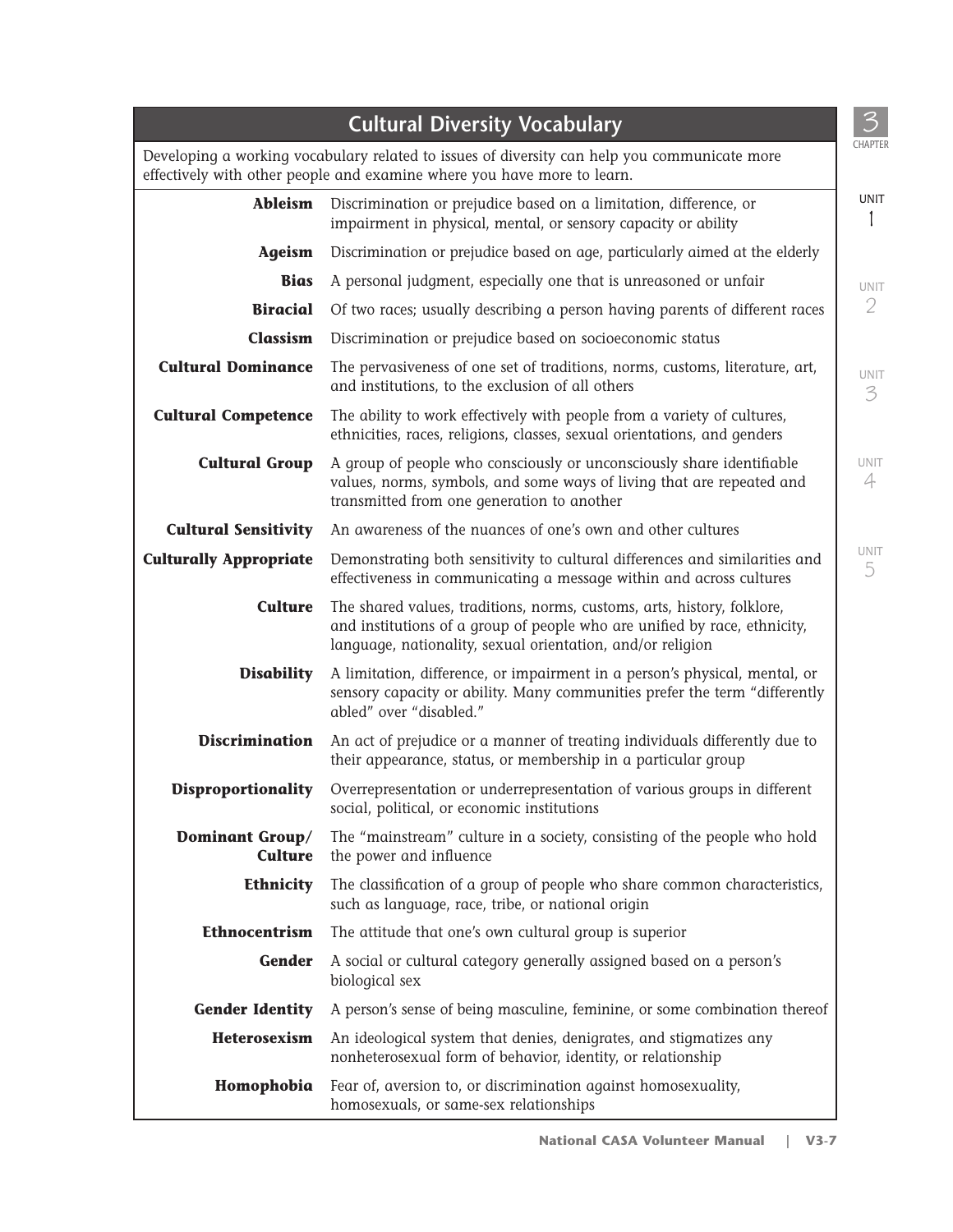|                             | <b>Cultural Diversity Vocabulary</b>                                                                                                                                                                                                                                |  |  |  |  |  |
|-----------------------------|---------------------------------------------------------------------------------------------------------------------------------------------------------------------------------------------------------------------------------------------------------------------|--|--|--|--|--|
| <b>Institutional Racism</b> | Biased policies and practices within an organization or system that<br>disadvantage people of a certain race or ethnicity                                                                                                                                           |  |  |  |  |  |
| Language                    | The form or pattern of communication-spoken, written, or signed-used<br>by residents or descendants of a particular nation or geographic area or<br>by any body of people. Language can be formal or informal and includes<br>dialect, idiomatic speech, and slang. |  |  |  |  |  |
| <b>Minority</b>             | The smaller in number of at least two groups. Can imply a lesser status or<br>influence and can be seen as an antonym for the words "majority" and<br>"dominant."                                                                                                   |  |  |  |  |  |
| <b>Multicultural</b>        | Designed for or pertaining to two or more distinct cultures                                                                                                                                                                                                         |  |  |  |  |  |
| <b>Multiracial</b>          | Describing a person, community, organization, etc., composed of many races                                                                                                                                                                                          |  |  |  |  |  |
| <b>National Origin</b>      | The country or region where a person was born                                                                                                                                                                                                                       |  |  |  |  |  |
| <b>Person of Color</b>      | Usually used to define a person who is not a descendant of people from<br>European countries. Individuals can choose whether or not to self-identify<br>as a person of color.                                                                                       |  |  |  |  |  |
| <b>Prejudice</b>            | Overgeneralized, oversimplified, or exaggerated beliefs associated with a<br>category or group of people, which are not changed even in the face of<br>contrary evidence                                                                                            |  |  |  |  |  |
| Race                        | A socially defined population characterized by distinguishable physical<br>characteristics, usually skin color                                                                                                                                                      |  |  |  |  |  |
| <b>Racism</b>               | The belief that some racial groups are inherently superior or inferior<br>to others; discrimination, prejudice, or a system of advantage and/or<br>oppression based on race                                                                                         |  |  |  |  |  |
| <b>Sexism</b>               | Discrimination or prejudice based on gender or gender identity                                                                                                                                                                                                      |  |  |  |  |  |
| <b>Sexual Orientation</b>   | Describes the gender(s) of people to whom a person feels romantically<br>and/or sexually attracted:<br>Heterosexual: Attracted to the other gender<br>Homosexual: Attracted to the same gender (i.e., gay or lesbian)<br>Bisexual: Attracted to either gender       |  |  |  |  |  |
| <b>Socioeconomic Status</b> | Individuals' economic class (e.g., poor, working-class, middle-class, wealthy)<br>or position in society based on their financial situation or background                                                                                                           |  |  |  |  |  |
| <b>Stereotype</b>           | A highly simplified conception or belief about a person, place, or thing,<br>based on limited information                                                                                                                                                           |  |  |  |  |  |
| <b>Transgender</b>          | Describes a person whose gender identity differs from his/her assigned<br>gender and/or biological sex                                                                                                                                                              |  |  |  |  |  |
| <b>Transsexual</b>          | A person whose gender identity differs from his/her assigned gender and/<br>or biological sex. Many transsexuals alter their biological sex through<br>hormones and/or surgery.                                                                                     |  |  |  |  |  |
| <b>Values</b>               | What a person believes to be important and accepts as an integral part of<br>who he/she is                                                                                                                                                                          |  |  |  |  |  |
| Xenophobia                  | A fear of all that is foreign, or a fear of people believed to be "foreigners"                                                                                                                                                                                      |  |  |  |  |  |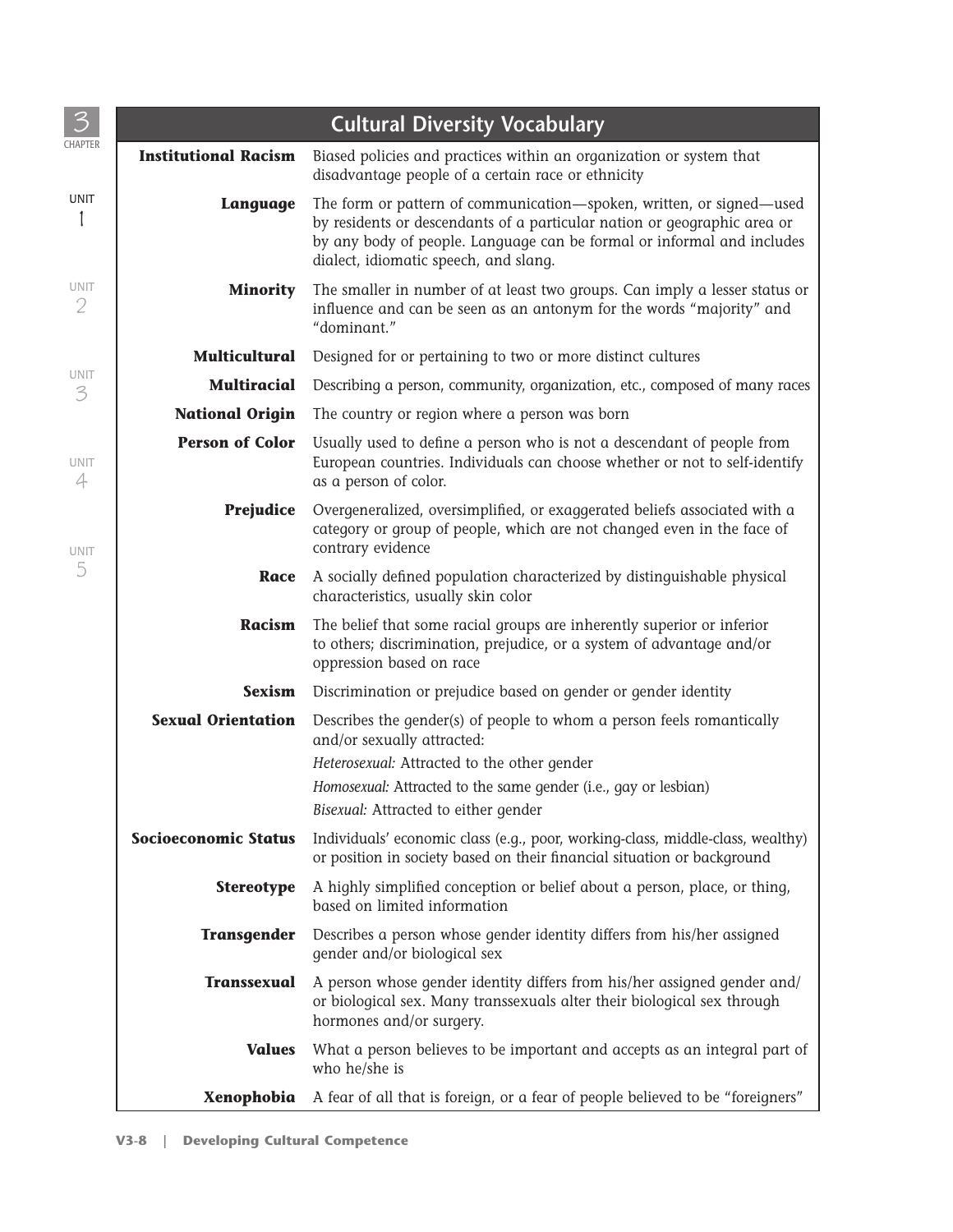Most people are knowledgeable and open about some aspects of their culture. About other aspects, they may have either less information or a heightened sense of privacy. In some matters they might fear judgment or discrimination. People from the dominant culture may not recognize their own values, behaviors, or traditions as cultural at all—they may think of them simply as "normal."

As a foundation for expanding your understanding of other cultures, it is important to be thoroughly acquainted with your own. Cultural competence begins with understanding and appreciating your own identity. You are a "culturally rich" individual with your own blend of culture, ethnicity, race, gender, class, sexual orientation, age, religion or spirituality, geographic location, and physical and mental abilities.

#### **Activity 3C: What's in a Name?**

Names are an important element of identity. Perhaps your first or last name has family or cultural significance, or maybe you have changed your name to better reflect who you are. In pairs, tell each other about your name. You may want to include:

- Who gave you your name? Why?
- What is the ethnic origin or meaning of your name? Does your name have cultural significance?
- Is the ethnic origin of your name different from the ethnic origin with which you identify or the ethnic group of which you are a member?
- Do you have more than one ethnic origin?
- Do you have a nickname? Have you taken a name different from the one you were given at birth?

Share highlights from your stories in the large group.

**UNIT 2**

**Cultural Heritage**

3 CHAPTER

# **National CASA Volunteer Manual | V3-9**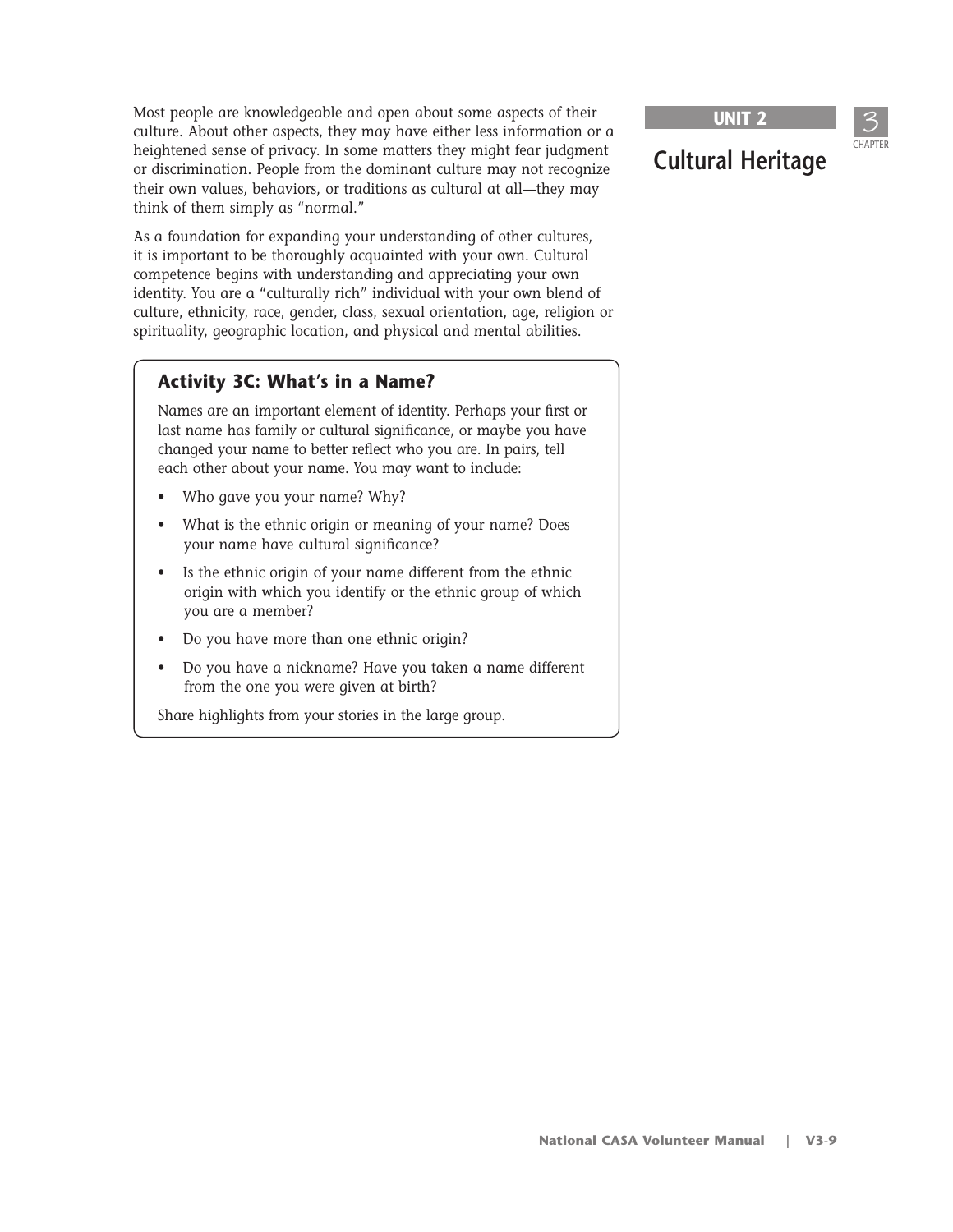

1

1

UNIT 3

UNIT 4

UNIT 5

#### **Activity 3D: Exploring Your Culture & Perceptions**

**Part 1:** In new pairs, choose three of the categories from the list below. Think about your culture and life experiences, and describe yourself, your family of origin, or your current family situation to your partner.

After you've shared, reflect individually on the following questions:

- How did you choose the three categories you shared? Are there categories that you would have been uncomfortable sharing in this group?
- What contributes to your feelings of safety when you are asked to disclose personal information?

• **Race**

- **Family Form** (single parent, married with no children, etc.)
- **Ethnicity** (cultural description or country of origin)
- **Gender**
- **Geographic Identity** (rural or urban; in the US, eastern, western, midwestern, etc.)

#### • **Age**

• **Sexual Orientation**

- **Religion or Spirituality**
- **Language**
- **Disabilities**
- **Socioeconomic Status**  (low-income, working-class, middle-class, wealthy)

**Part 2:** In your same pairs, now imagine that you are the parent of a child just placed in foster care and you are describing yourself to someone who has power over your life—for instance, the caseworker, the judge, or an attorney. When you describe yourself to this person, what might you leave out or try to make fit what you think might be more acceptable to them? If you often had to do this, what do you think would happen to these parts of yourself?

Share your experiences in the large group.

**Part 3:** As a CASA/GAL volunteer, you will have influence in the lives of the children and families in your cases. In the large group, discuss the following questions:

- How might your position as a CASA/GAL volunteer affect your ability to establish rapport, communicate effectively, and gather accurate information?
- How do your personal values impact your ability to be unbiased?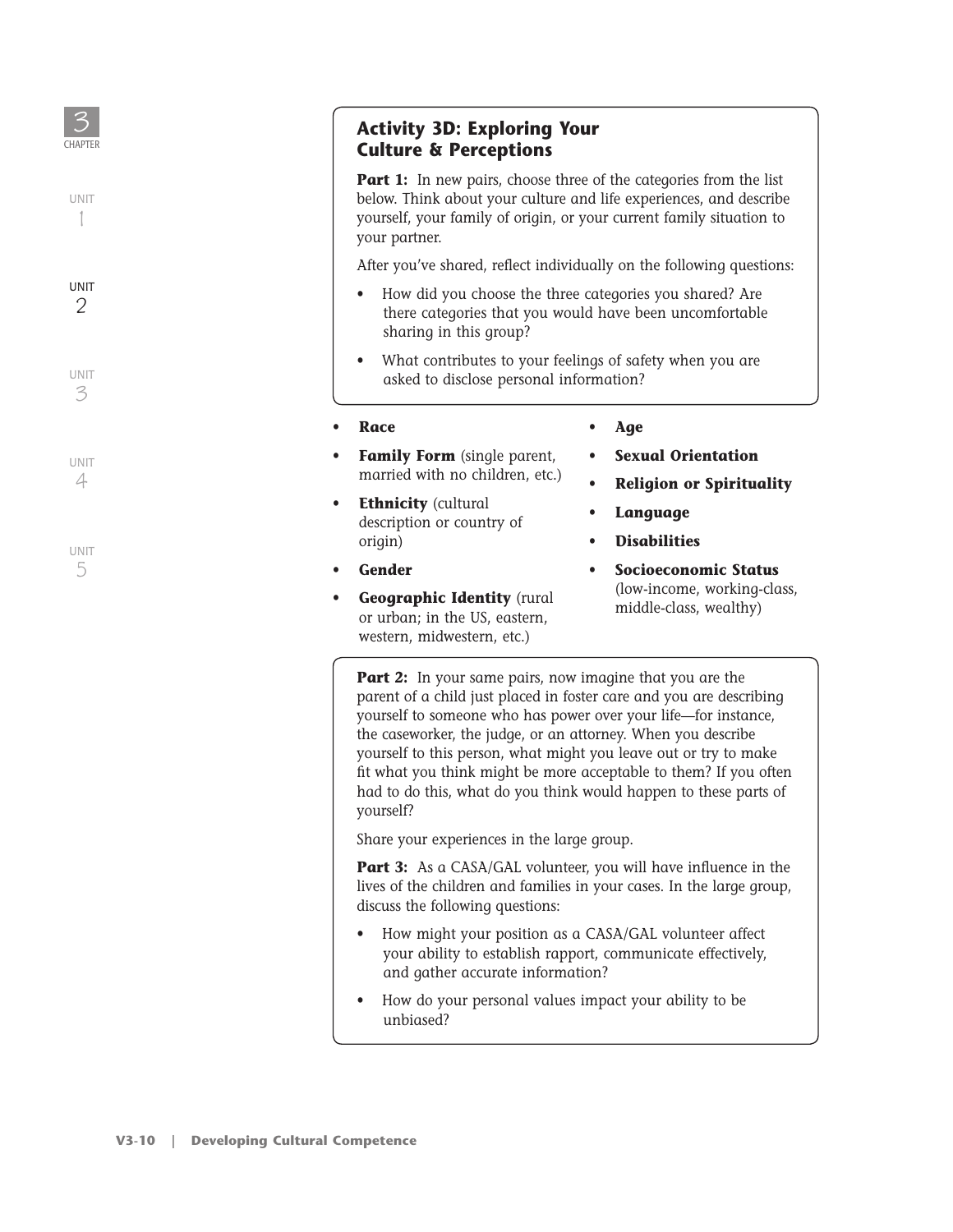Exploring the meaning and place of values in your work on behalf of children can assist you in seeing the range of values that people hold and the variety of reasons people have for their beliefs. It also increases your understanding that people can hold values very different from yours and be equally thoughtful and caring in their reasoning. Even when individuals appear to have similar values, they may actually have very different perspectives and reasons for having them.

Your work as a CASA/GAL volunteer cannot be free of values. You model your own and your community's values every day through your actions (and inaction). Almost all interactions transmit values in some way—for instance, through how you dress, move, relate to others, and communicate. As a CASA/GAL volunteer, you need to examine how values may affect your interactions with the children and families with whom you work. You need to acknowledge the plurality of values in your community and demonstrate respect for this diversity.

There are essentially two types of values: those that are universal and those that are not. Universal values are shared by an overwhelming majority of the community. Laws are often related to these values, but they are not the same things. The following exercise is an opportunity to explore your values and how they are similar to or different from the values of others.

#### **Activity 3E: Recognizing Your Values**

**Part 1:** Complete the Values Statement Exercise. Do not put your name on the sheet. This is an anonymous/confidential activity. After completing this form, give it to the facilitator, who will redistribute all the forms as part of an activity to clarify values and build empathy.

When you receive a completed Values Statement Exercise, do not identify whether you received your form or someone else's. Spend a moment, alone, noticing if the answers in front of you are similar to or different from yours.

**UNIT 3**

**Personal Values**

3 CHAPTER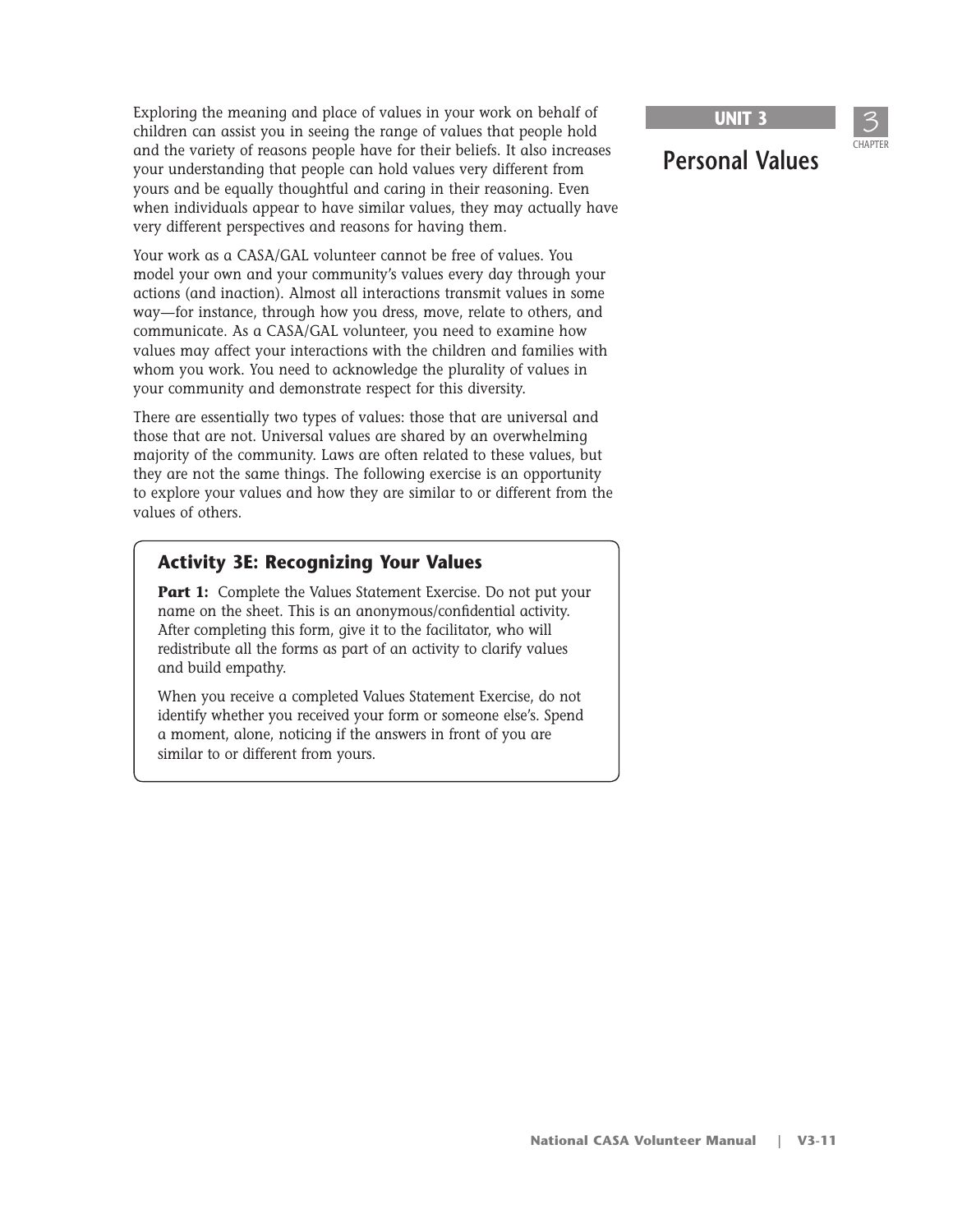3 **Part 2:** Around the room are posted signs representing four **CHAPTER** possible responses to the values statements: strongly disagree, disagree, agree, and strongly agree. As the facilitator reads each statement, go to the sign that represents the answer on the sheet UNIT you have been given. With others in the group at your sign, 1 1 think of the three most rational or respectful reasons a person might hold this belief. It may be especially difficult to come up with respectful reasons a person might hold a belief that is very different from your own, but remember that someone else in the UNIT room holds this belief. Show respect. This activity is an opportunity 2 to walk in someone else's shoes, and perhaps gain insight into why people have beliefs that differ from your own. As a group, share your three best reasons with the large group UNIT using the following format: "I believe *[read the statement]* because 3 *[give your three best reasons].*" After going through all 14 statements, share any remaining concerns or questions in the large group.UNIT 4

UNIT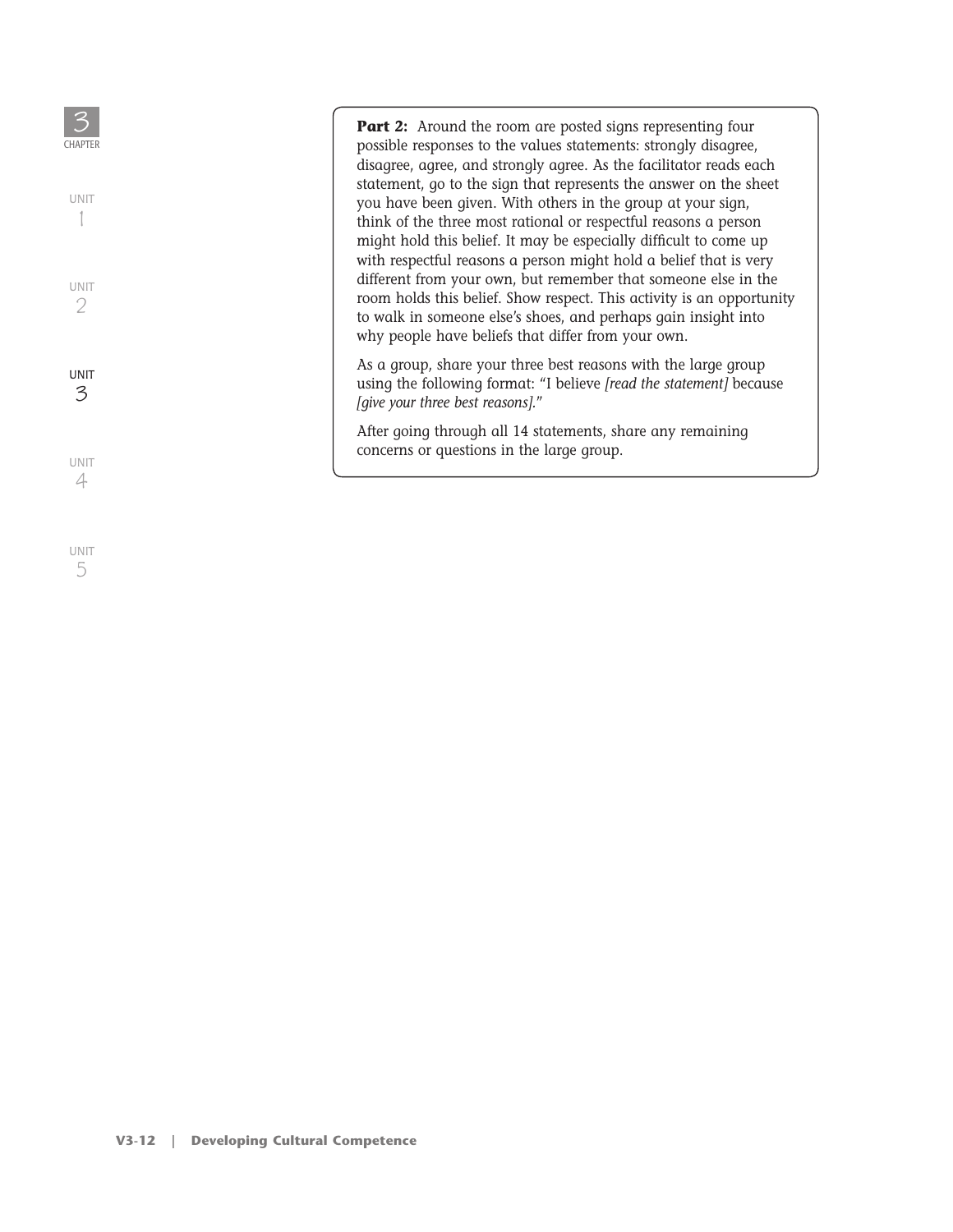|    |                                                                                           |                                                      |                                                                                                         | <b>Values Statement Exercise</b>              |  |                                                          |                                                    |       |          |
|----|-------------------------------------------------------------------------------------------|------------------------------------------------------|---------------------------------------------------------------------------------------------------------|-----------------------------------------------|--|----------------------------------------------------------|----------------------------------------------------|-------|----------|
| 1. | I believe there should be a 10 p.m. curfew for<br>all children 16 years of age and under. |                                                      | I believe a parent's use of corporal punishment<br>8.<br>reflects his/her inability to communicate with |                                               |  |                                                          |                                                    |       |          |
|    | strongly                                                                                  |                                                      |                                                                                                         | strongly                                      |  | children.                                                |                                                    |       |          |
|    | disagree                                                                                  | disagree                                             | agree                                                                                                   | agree                                         |  | strongly                                                 |                                                    |       | strongly |
|    |                                                                                           |                                                      |                                                                                                         |                                               |  | disagree                                                 | disagree                                           | agree | agree    |
|    | 2. I believe every child should be able to sleep in<br>his/her own bed.                   |                                                      |                                                                                                         | 9. I believe that mothers who stay in abusive |  |                                                          |                                                    |       |          |
|    | strongly                                                                                  |                                                      | relationships are guilty of child abuse.<br>strongly                                                    |                                               |  |                                                          |                                                    |       |          |
|    | disagree                                                                                  | disagree                                             | agree                                                                                                   | agree                                         |  | strongly                                                 |                                                    |       | strongly |
|    |                                                                                           |                                                      |                                                                                                         |                                               |  | disagree                                                 | disagree                                           | agree | agree    |
| 3. |                                                                                           | I believe a safe home is a happy home.               |                                                                                                         |                                               |  |                                                          |                                                    |       |          |
|    | strongly                                                                                  |                                                      |                                                                                                         | strongly                                      |  | 10. I believe people who use or abuse drugs should       |                                                    |       |          |
|    | disagree                                                                                  | disagree                                             | agree                                                                                                   | agree                                         |  | be incarcerated.                                         |                                                    |       |          |
|    |                                                                                           |                                                      |                                                                                                         |                                               |  | strongly                                                 |                                                    |       | strongly |
|    | of color.                                                                                 | 4. I believe the judicial system is unfair to people |                                                                                                         |                                               |  | disagree                                                 | disagree                                           | agree | agree    |
|    | strongly<br>strongly                                                                      |                                                      |                                                                                                         |                                               |  | 11. I believe that people on welfare are generally lazy. |                                                    |       |          |
|    | disagree                                                                                  | disagree                                             | agree                                                                                                   | agree                                         |  | strongly                                                 |                                                    |       | strongly |
|    |                                                                                           |                                                      |                                                                                                         |                                               |  | disagree                                                 | disagree                                           | agree | agree    |
| 5. | to adopt children.                                                                        | I believe a gay or lesbian couple should be able     |                                                                                                         |                                               |  |                                                          | 12. I believe teen parents cannot do an adequate   |       |          |
|    | strongly                                                                                  |                                                      |                                                                                                         | strongly                                      |  | job.                                                     |                                                    |       |          |
|    | disagree                                                                                  | disagree                                             | agree                                                                                                   | agree                                         |  | strongly                                                 |                                                    |       | strongly |
|    |                                                                                           |                                                      |                                                                                                         |                                               |  | disagree                                                 | disagree                                           | agree | agree    |
| 6. |                                                                                           | I believe that interracial adoption is wrong.        |                                                                                                         |                                               |  |                                                          |                                                    |       |          |
|    | strongly                                                                                  |                                                      |                                                                                                         | strongly                                      |  |                                                          | 13. I believe drinking alcohol during pregnancy is |       |          |
|    | disagree                                                                                  | disagree                                             | agree                                                                                                   | agree                                         |  | child abuse.                                             |                                                    |       |          |
|    |                                                                                           |                                                      |                                                                                                         |                                               |  | strongly                                                 |                                                    |       | strongly |
|    |                                                                                           | 7. I believe a family that prays together stays      |                                                                                                         |                                               |  | disagree                                                 | disagree                                           | agree | agree    |
|    | together.                                                                                 |                                                      |                                                                                                         |                                               |  |                                                          |                                                    |       |          |
|    | strongly                                                                                  |                                                      |                                                                                                         | strongly                                      |  |                                                          | 14. I believe that all children deserve safe and   |       |          |
|    | disagree<br>disagree<br>agree<br>agree                                                    |                                                      |                                                                                                         | permanent homes.                              |  |                                                          |                                                    |       |          |
|    |                                                                                           |                                                      |                                                                                                         |                                               |  | strongly                                                 |                                                    |       | strongly |
|    |                                                                                           |                                                      |                                                                                                         |                                               |  | disagree                                                 | disagree                                           | agree | agree    |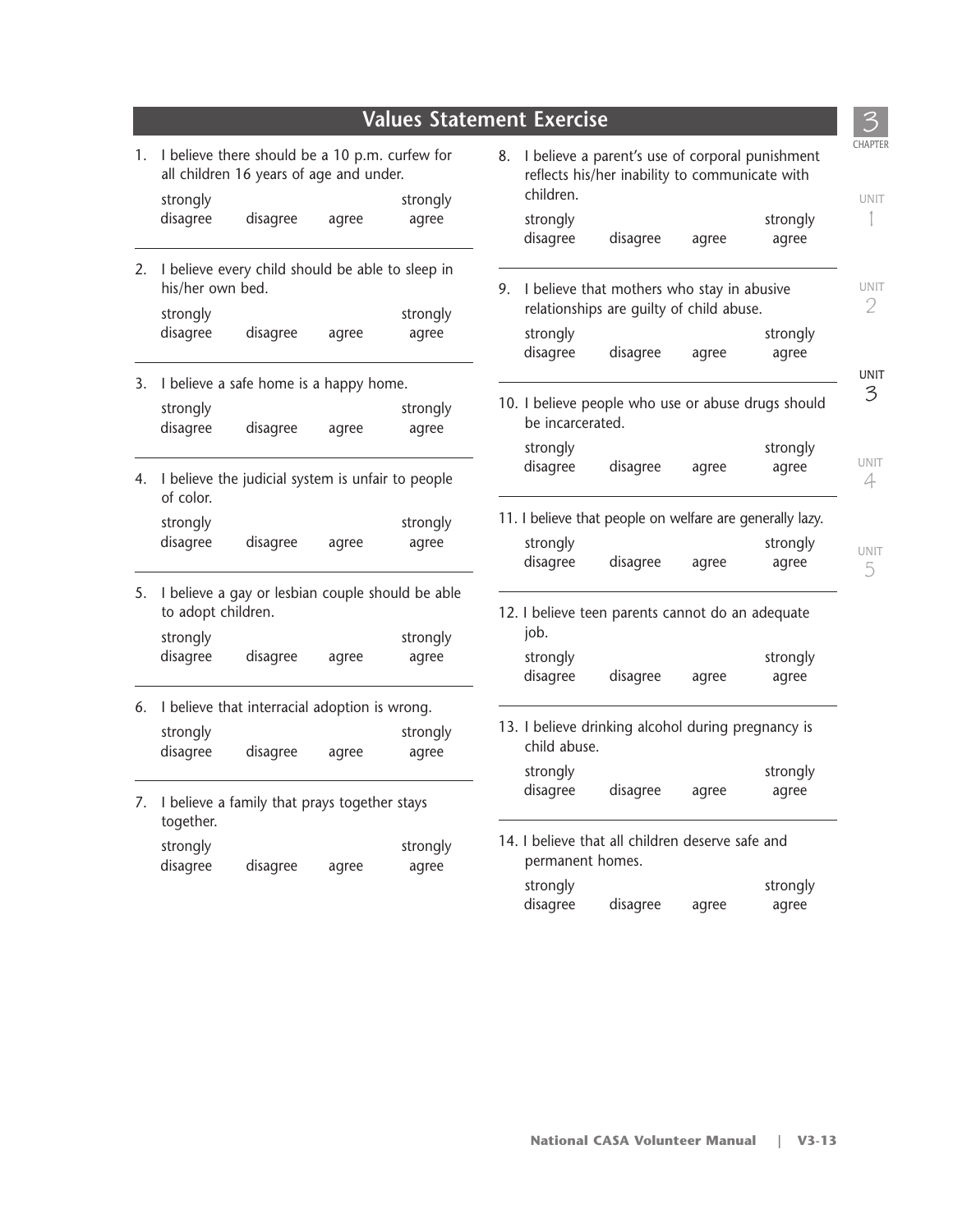

# **Culturally Competent Child Advocacy**

#### **LEARN MORE!**

For additional reading on different cultural groups and tips on becoming more culturally competent, see the Chapter 3 Resource Materials. In the context of the CASA/GAL volunteer role, cultural competence is the ability to work effectively with people from a variety of backgrounds. It entails being aware and respectful of the cultural norms, values, traditions, and parenting styles of those with whom you work. Striving to be culturally competent means cultivating an open mind and new skills and meeting people where they are, rather than making them conform to your standards.

Each child and each family is made up of a combination of cultural, familial, and personal traits. In working with families, you need to learn about an individual's or family's culture. When in doubt, ask the people you are working with. It might feel awkward at first, but learning how to ask questions respectfully is a vital skill to develop as you grow in cultural competence. Once people understand that you sincerely want to learn and be respectful, they are usually very generous with their help.

Developing cultural competence is a lifelong process through which you'll make some mistakes, get to know some wonderful people in deeper ways, and become a more effective CASA/GAL volunteer.

#### **Activity 3F: Expanding Your Cultural Knowledge —Homework Review**

For homework, you read some articles that shared information and insights about the experiences and cultures of several different cultural groups, including those that are a part of your local community. Remember that these articles contain generalizations and cannot adequately describe any one person, family, or cultural group. Think about how difficult it might be to decide what to include and what to leave out if you were writing an article about your own cultural group.

In your small groups, answer the following questions:

- What did you find surprising or interesting in your reading?
- What did you learn that will help you in your role as a CASA/GAL volunteer?

Share highlights from your discussion in the large group.

#### **Activity 3G: Stereotyping vs. Cultural Competence**

**Part 1:** In your small group, discuss the following:

- Identify examples in the media where you have seen a community or culture stereotyped.
- Share an experience in which you were stereotyped or misunderstood by a person from another culture.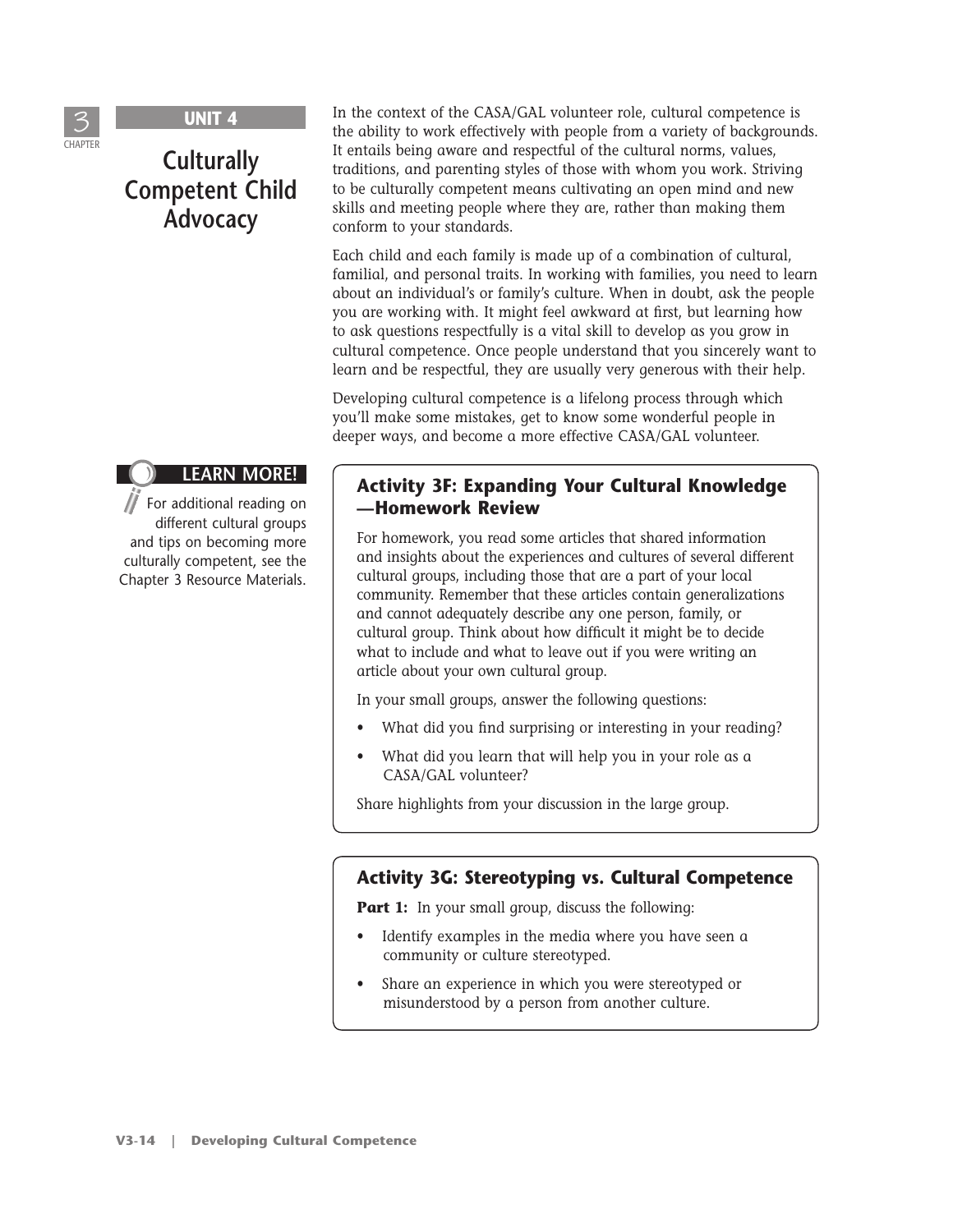**Part 2:** Read the material below about stereotyping. In the large group, identify how stereotyping might affect your ability to be an effective advocate for a child.

## **Stereotyping vs. Cultural Competence**

Stereotypes are rigid and inflexible. Stereotypes hold even when a person is presented with evidence contrary to the stereotype. Stereotypes are harmful because they limit people's potential, perpetuate myths, and are gross generalizations about a particular group. For instance, a person might believe that people who wear large, baggy clothes shoplift. Teenagers wear large, baggy jackets; therefore, teenagers shoplift. Such stereotypes can adversely affect your interactions with children and others in your community. Even stereotypes that include "positive" elements (e.g., "they" are quite industrious) can be harmful because the stereotypes are rigid, limiting, and generalized.

Unlike stereotyping, cultural competence can be compared to making an educated hypothesis. An educated hypothesis contains what you understand about cultural norms and the social, political, and historical experiences of the children and families with whom you work. You might hypothesize, for example, that a Jewish family is not available for a meeting on Yom Kippur, or that they would not want to eat pork. However, you recognize and allow for individual differences in the expression and experience of a culture; for instance, some Jewish people eat pork and still are closely tied to their Jewish faith or heritage. Another example might be that some African American families celebrate Kwanzaa, while others do not.

As an advocate, you need to examine your biases and recognize they are based on your own life and do not usually reflect what is true for the stereotyped groups. Everyone has certain biases. Everyone stereotypes from time to time. Developing cultural competence is an ongoing process of recognizing and overcoming these biases by thinking flexibly and finding sources of information about those who are different from you.



CHAPTFI

UNIT

UNIT 2

UNIT 3

**IINIT** 4

UNIT 5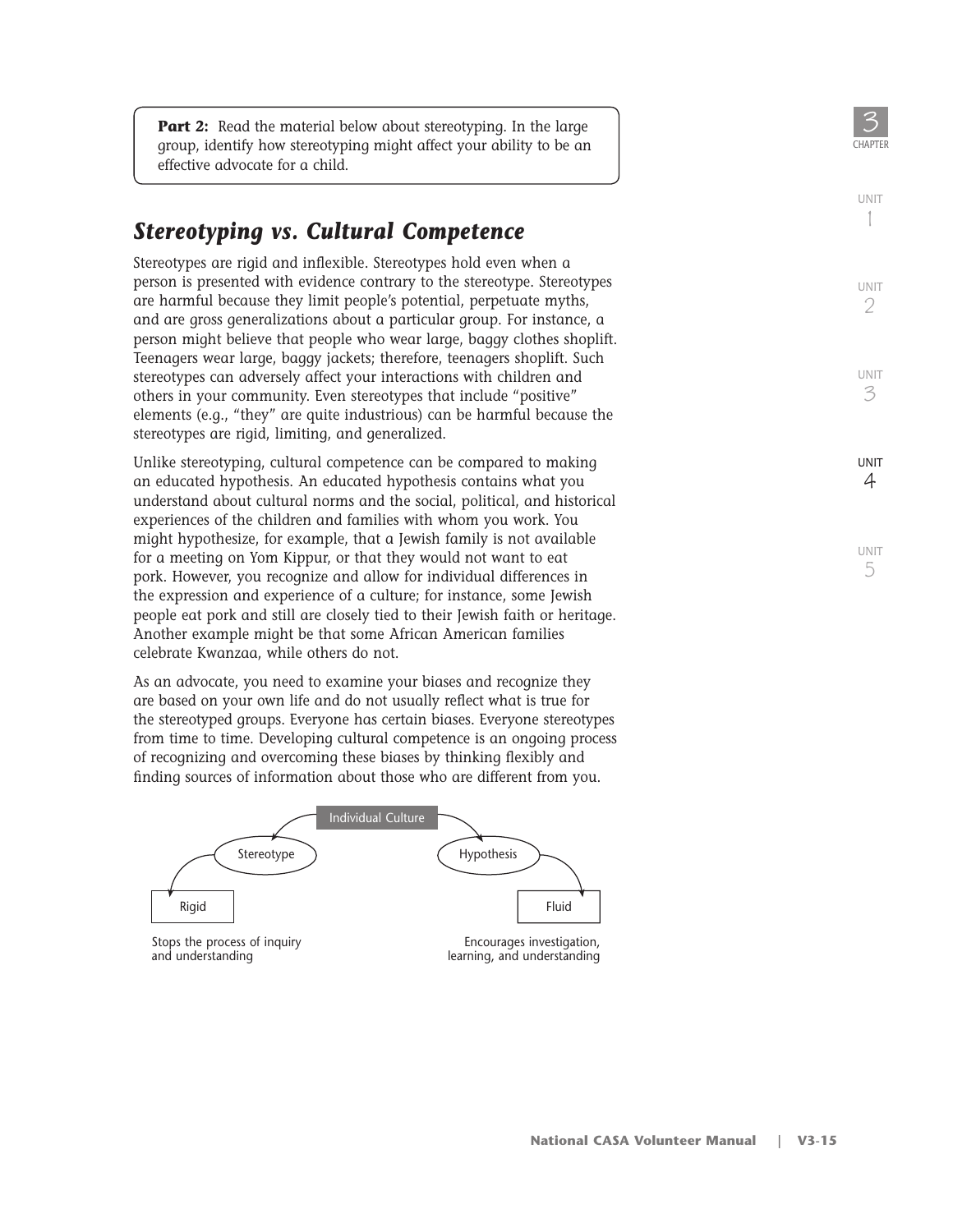UNIT 3

UNIT 2

UNIT 4

UNIT 5

#### **Activity 3H: Disproportionality in Child Advocacy**

Disproportionality is the experience of overrepresentation or underrepresentation of various groups in different social, political, or economic institutions. For example, women in the United States are overrepresented as single heads of household, and African Americans and Latinos are overrepresented in the US prison population.

Listen as the facilitator highlights some facts about racial imbalances that exist nationally in the juvenile court and foster care systems. The facilitator will also share with you state or local statistics that demonstrate whether/how disproportionality is an issue in your area.

In the large group, answer the following questions:

- What do you think causes disproportionality in the child welfare system?
- How might stereotyping or bias result in disproportionality?
- How can culturally competent child advocacy help eliminate disproportionality in the system?
- There is no difference between races in the likelihood that a parent will abuse or neglect a child, but there is a great difference between races in the likelihood that a child will be removed from home and placed in foster care. Compared to white children, African American children are four times more likely to be placed in care, American Indian and Native Alaskan children are three times more likely, and Hispanic children are twice as likely.

Casey Family Programs, www.casey.org.

• Children of color make up almost two-thirds of the 540,000 children in the foster care system, although they constitute just over one-third of the child population in the US.

W.K. Kellogg Foundation, Families for Kids Project, www.wkkf.org.

• The number of white children entering foster care in a given year is greater than the number of African American children. Yet, African American children make up a disproportionate, and increasing, share of those who remain.

Adoption and Foster Care Analysis and Reporting System (AFCARS) data.

• The percentage of Hispanic children in foster care more than doubled from 7% in 1982 to 17% in 2002.

Families for Kids Project and AFCARS data.

• Children of color experience a higher number of placements than white children, and they are less likely to be reunified with their birth families.

Casey Family Programs, www.casey.org.

For more information

about children in foster care in your state, check out the Child Welfare League of America's National Data Analysis System at *http://ndas.cwla.org*.

**LEARN MORE!**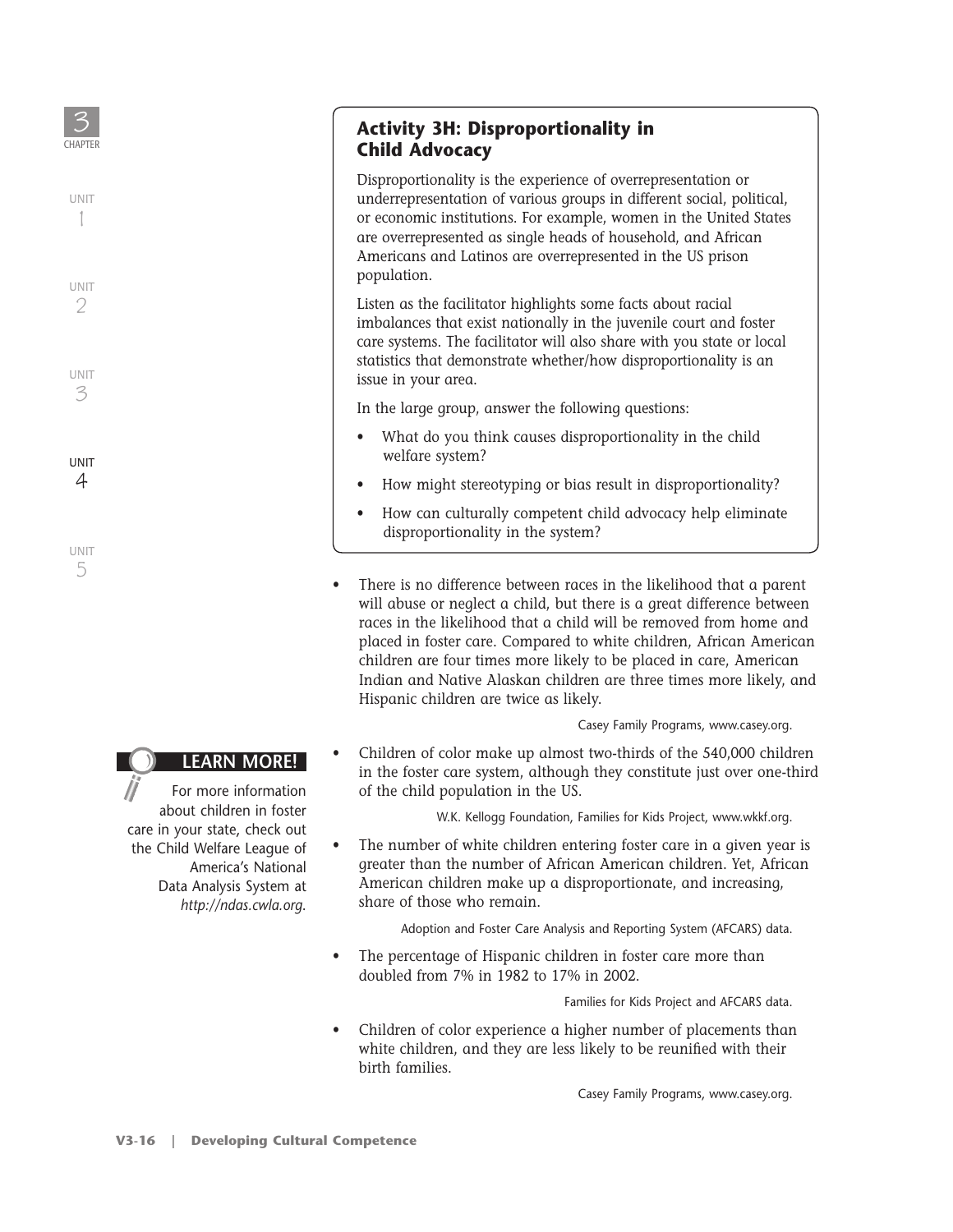# *10 Benefits of Practicing Culturally Competent Child Advocacy*

- **1.** Ensures that case issues are viewed from the cultural perspective of the child and/or family:
	- Takes into account cultural norms, practices, traditions, intrafamilial relationships, roles, kinship ties, and other culturally appropriate values
	- Advocates for demonstrated sensitivity to this cultural perspective on the part of caseworkers, service providers, caregivers, or others involved with the child and family
- **2.** Ensures that the child's long-term needs are viewed from a culturally appropriate perspective:
	- Takes into account the child's need to develop and maintain a positive self-image and cultural heritage
	- Takes into account the child's need to positively identify and interact with others from his/her cultural background
- **3.** Prevents cultural practices from being mistaken for child maltreatment or family dysfunction
- **4.** Assists with identifying when parents are truly not complying with a court order and when the problem is culturally inappropriate or noninclusive service delivery
- **5.** Contributes to more accurate assessment of the child's welfare, family system, available support systems, placement needs, services needed, and delivery
- **6.** Decreases cross-cultural communication clashes and opportunities for misunderstandings
- **7.** Allows the family to utilize culturally appropriate solutions in problem solving
- **8.** Encourages participation of family members in seeking assistance or support
- **9.** Recognizes, appreciates, and incorporates cultural differences in ways that promote cooperation
- **10.** Allows all participants to be heard objectively

Adapted from a document created by CASA for Children, Inc., Portland, Oregon.

#### **WORKING WITH LGBT YOUTH**

*Because of* 

#### 3 **CHAPTER**

UNIT 1

UNIT 3

UNIT 2

UNIT 4

UNIT 5

| occaaoc                   |
|---------------------------|
| homophobia and            |
| transphobia in their      |
| homes, schools, and       |
| social settings, LGBTQ    |
| youth enter the foster    |
| care system at a          |
| disproportionate rate.    |
| Once in the foster care   |
| system, LGBTQ youth are   |
| often neglected and/or    |
| discriminated against by  |
| facility staff and peers, |
| facilitated by inadequate |
| policies, protections,    |
| support services and      |
| staff sensitivity.        |

— National Center for Lesbian Rights

## **LEARN MORE!**

For more information on the special challenges LGBTQ youth face and how to work effectively with them, see the fact sheets about sexual orientation and youth in the Chapter 3 Resource Materials.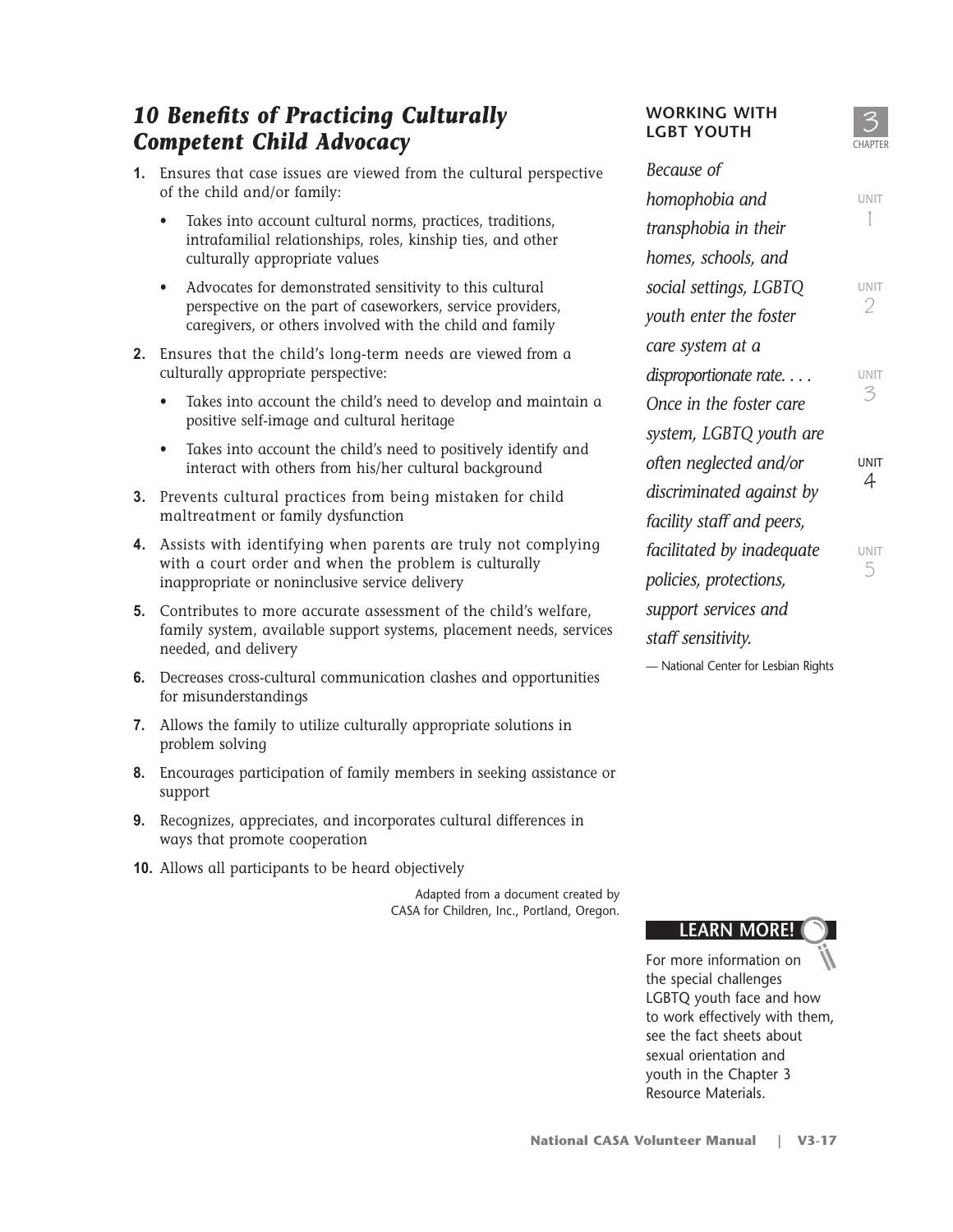

# **Developing an Action Plan**

#### **Activity 3I: An Action Plan for Increasing Cultural Competence**

**Part 1:** There are many resources in your community for increasing your cultural competence. Consider going to the following places to learn more:

- Your local library
- Museums
- A university in your community
- The Internet
- Community agencies (such as the health department)
- Communities of faith
- Community groups focusing on the cultural traditions and norms of, as well as health services for, particular cultural or language groups

Can you think of any other resources for expanding your cultural competence? Share your ideas in the large group.

**Part 2:** Read the information on the next page about becoming more culturally competent and think about what steps you will take to improve your skills in these areas. On the worksheet that follows, write down the steps you will take. This plan is for you and will not be shared with the group.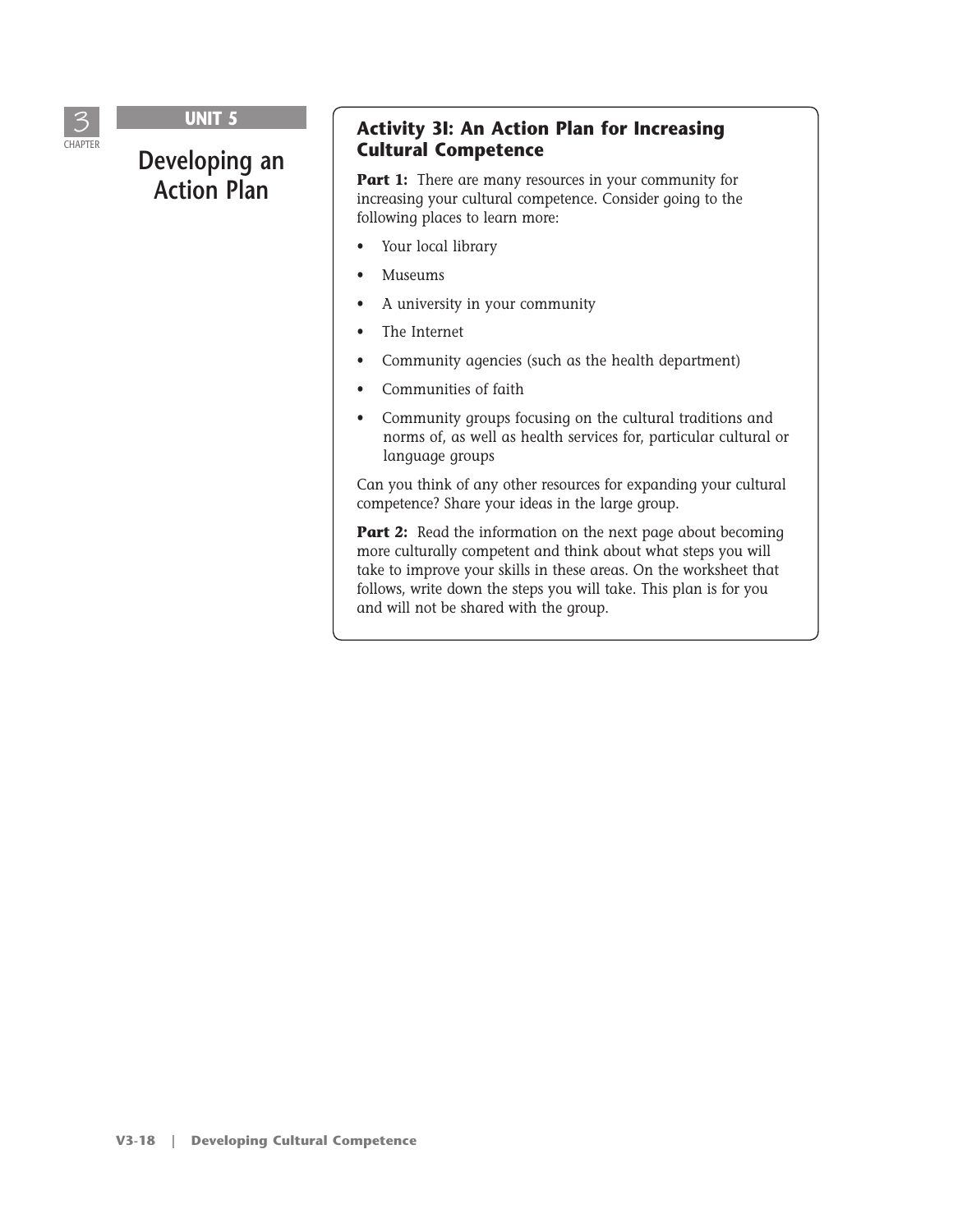|    | <b>Tips on How to Become More Culturally</b><br><b>Competent</b>                                                                                                   | <b>CHAPTER</b>   |
|----|--------------------------------------------------------------------------------------------------------------------------------------------------------------------|------------------|
|    | 1. Learn about your culture and values, focusing on how they inform<br>your attitudes, behavior, and verbal and nonverbal communication.                           | <b>UNIT</b>      |
|    | 2. Don't place "good" and "right" values in your own culture<br>exclusively; acknowledge that the beliefs and practices of other<br>cultures are just as valid.    |                  |
|    | 3. Question your cultural assumptions: Check their reality, rather than<br>immediately acting on them.                                                             | UNIT<br>2        |
|    | 4. Accept cultures different from your own and understand that those<br>differences can be learned.                                                                |                  |
|    | 5. Learn to contrast other cultures and values with your own.                                                                                                      | <b>UNIT</b><br>3 |
|    | 6. Learn to assess whether differences of opinion are based on style<br>(communication, learning, or conflict) or substance (issue).                               |                  |
|    | 7. Practice the communication loop; don't rely on your perceptions of<br>what is being said.                                                                       | <b>UNIT</b><br>4 |
|    | 8. Examine the circle in which you live and play (this reflects your<br>choice of peers). Expand your circle to experience other cultures,<br>values, and beliefs. |                  |
| 9. | Continue to read and learn about other cultures. Do your<br>homework: Know something about another culture group prior to<br>approaching them.                     | <b>UNIT</b><br>5 |
|    | Follow appropriate protocol: Know and demonstrate respectful<br>behavior based on the values of the group.                                                         |                  |
|    | Use collaborative networks-church (spiritual), community, or<br>$\bullet$<br>other natural support groups of that culture.                                         |                  |
|    | Practice respect.<br>٠                                                                                                                                             |                  |

- 10. Understand that any change or new learning experience can be challenging, unsettling, and tiresome; give yourself a break and allow for mistakes.
- 11. Remember the reciprocal nature of relationships—give something back.
- 12. See multiculturalism as an exciting, fulfilling, and resourceful way to live.
- 13. Have fun and keep your sense of humor!

Adapted from materials developed by CASA for Children, Inc., Portland, Oregon.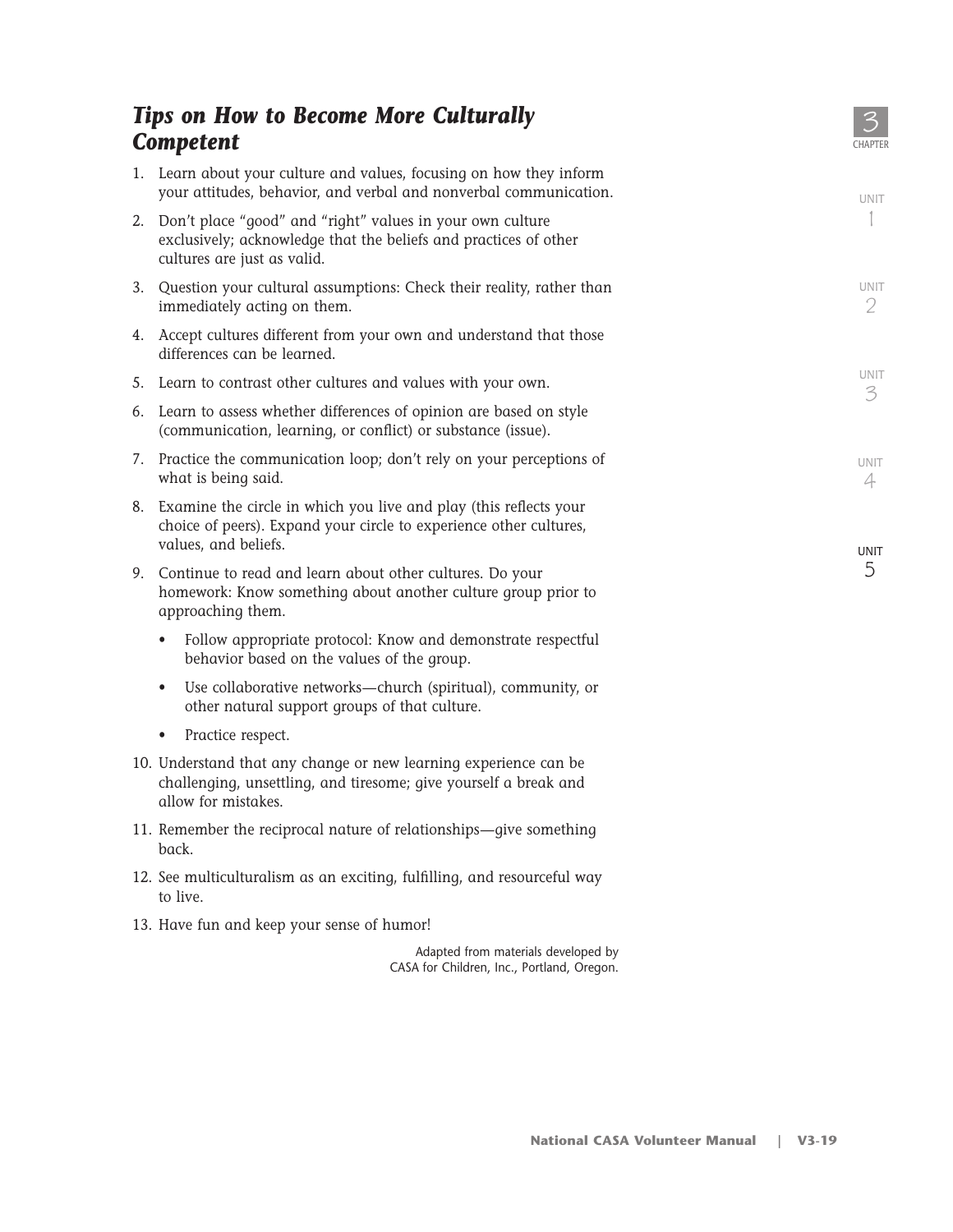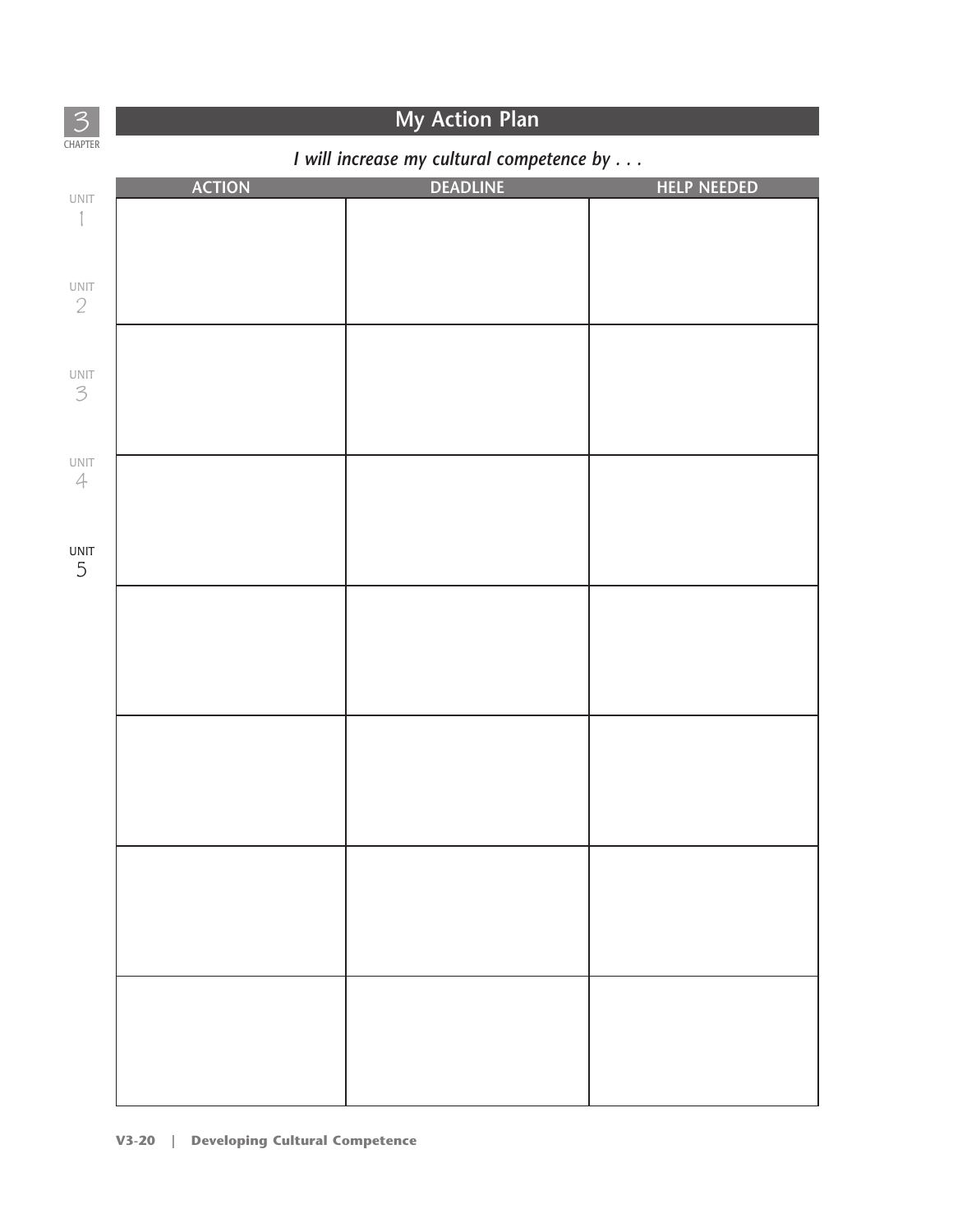

#### **THE DAWNING OF A NEW DAY**

*There once was a Rabbi who was asked by his students, "Teacher, how would one determine the hour when night ends and day begins?"*

*One student suggested, "Is it when one can distinguish a sheep from a dog in the distance?"*

*"No," said the Rabbi.*

*A second student ventured, "Is it when one can distinguish a date tree from a fig tree in the distance?"*

*"No," said the Rabbi.*

*"Please, tell us the answer," the students begged.*

*"It is when you can look into the face of a stranger and see your sister or brother," said the Rabbi. "Until then, night is still with us."*

From *Teaching Tolerance,* Spring 2000. Originally from *Timbrel* (November–December 1998 issue). Contact the Mennonite Women's Office at 316-283-5100; mw@gcmc.org; P.O. Box 347, Newton, KS 67114. Reprinted with permission.

# *Homework*

#### **RESOURCE MATERIALS EXPLORATION**

Look at the Chapter 4 Web Resources or the Chapter 4 Resource Materials. Pick at least one website or article to explore, and bring back what you learn to share with the group, the facilitator, and your local CASA/GAL program. When you come to the next training session, write up a brief description of the resource on an index card provided by the facilitator.

#### **MENTAL ILLNESS & DOMESTIC VIOLENCE**

Read the information on mental illness and domestic violence that appears in Units 5 and 6 of Chapter 4. Note any questions you have in the margins.

#### **COMMUNITY RESOURCES**

Select one agency from the list provided by local program staff. Do some research about the services they provide, access to services, etc., using the Community Resources Worksheet, which follows, as a tool to assist you in gathering information. One question you might ask, in addition to general questions about access to the agency, is how the agency addresses the needs of your local community and the people from different cultures that make up that community.

This task is assigned early in training to allow you time to gather the materials. You will share the information you gather during the training session that introduces community resources (Chapter 9).

That session is scheduled for \_\_\_\_\_\_\_\_\_\_\_\_\_\_\_\_\_\_\_.